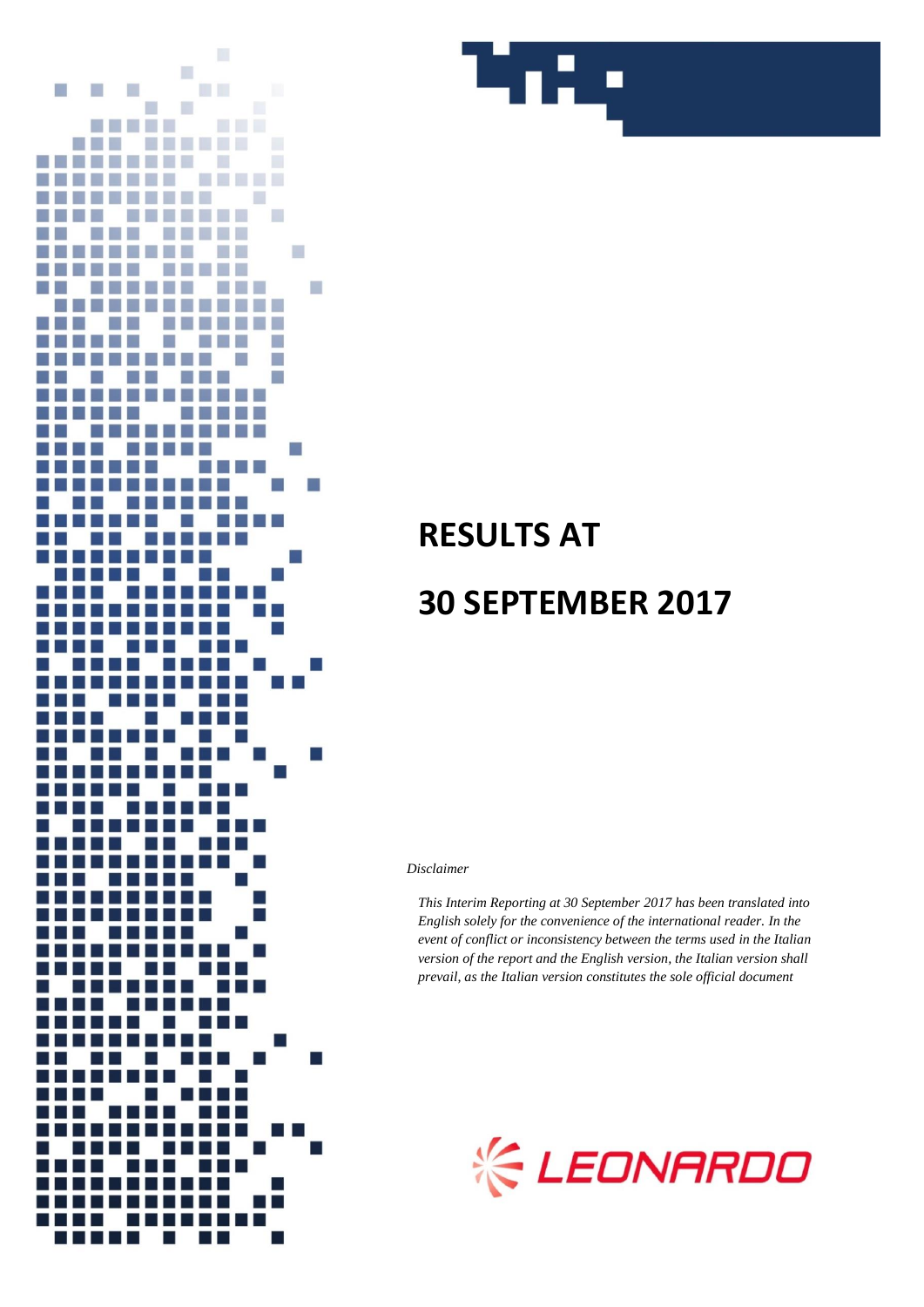# **CONTENTS**

| $\bullet$ |                                                                                                      |  |
|-----------|------------------------------------------------------------------------------------------------------|--|
| $\bullet$ |                                                                                                      |  |
|           |                                                                                                      |  |
|           | $\mathcal{I}$ .                                                                                      |  |
|           | 2.                                                                                                   |  |
|           | $CONTINGENT\ LLABILITIES$<br>$\mathfrak{Z}$                                                          |  |
|           |                                                                                                      |  |
|           |                                                                                                      |  |
| $\bullet$ | Declaration of the officer in charge of financial reporting pursuant to Art. 154-bis, paragraph 2 of |  |
|           |                                                                                                      |  |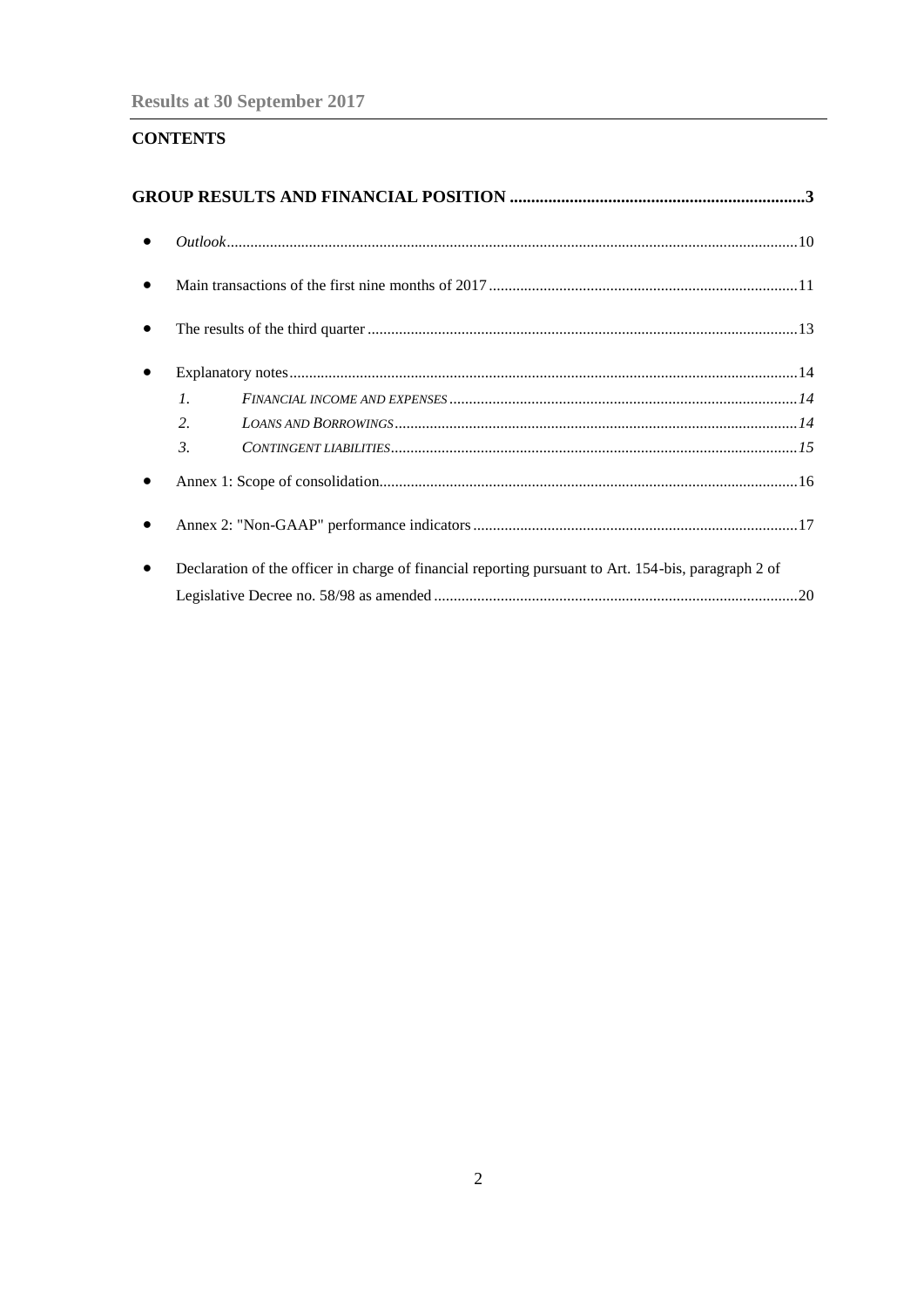# **Group results and financial position**

<span id="page-2-0"></span>

|                                 | <b>September</b><br>2017 | <b>September</b><br>2016 | <b>Change</b> | 2016     |
|---------------------------------|--------------------------|--------------------------|---------------|----------|
| New orders                      | 7,945                    | 15,504                   | $(48.8\%)$    | 19,951   |
| Order backlog                   | 33,931                   | 34,589                   | $(1.9\%)$     | 34,798   |
| Revenue                         | 7,984                    | 8,034                    | $(0.6\%)$     | 12,002   |
| <b>EBITDA</b>                   | 1,115                    | 1,193                    | $(6.5\%)$     | 1,907    |
| <b>EBITA</b>                    | 703                      | 746                      | $(5.8\%)$     | 1,252    |
| <i>ROS</i>                      | 8.8%                     | $9.3\%$                  | (0.5) p.p.    | 10.4%    |
| <b>EBIT</b>                     | 571                      | 631                      | $(9.5\%)$     | 982      |
| <b>EBIT</b> Margin              | $7.2\%$                  | 7.9%                     | (0.7) p.p.    | 8.2%     |
| Net Result before extraordinary |                          |                          |               |          |
| transactions                    | 272                      | 343                      | (20.7%)       | 545      |
| Net result                      | 272                      | 353                      | $(23.0\%)$    | 507      |
| Group Net Debt                  | 4,004                    | 3,890                    | 2.9%          | 2,845    |
| <b>FOCF</b>                     | (972)                    | (388)                    | $(150.5\%)$   | 706      |
| ROI                             | 12.0%                    | 12.8%                    | (0.8) p.p.    | 16.9%    |
| ROE                             | 8.2%                     | 10.9%                    | (2.7) p.p.    | $12.6\%$ |
| Workforce                       | 45,737                   | 46.316                   | $(1.3\%)$     | 45,631   |

*Key performance indicators ("KPI")*

*Please refer to Annex 2 "Non-GAAP performance indicators" for definitions.*

The first nine months of 2017 highlighted an increase in new orders (excluding the non-recurring effect of the acquisition of the EFA Kuwait contract in 2016), while as far as earnings are concerned, revenue was stable but there was a decrease in profitability due to the critical issues, which characterized the *Helicopters* sector. Specifically, the first nine months of the financial year showed the following:

- new orders equal to almost €bil. 8. The figure for the first nine months of 2016 included the non-recurring effect of the acquisition of the EFA Kuwait contract for an amount of  $\epsilon$ bil. 7.95, net of which the amount of orders showed an increase exceeding 5% in 2017, despite the negative effect of exchange rates;
- a drop in profitability, with a ROS that decreased from 9.3% to 8.8%, affected by the trend in the *Helicopters* sector;
- a decreased net result before extraordinary transactions compared to the first nine months of 2016, as a result of the decrease in EBITA and of the exchange differences and income from fair value measurements which financial expenses benefitted from in the comparative period;
- a worsening of the cash-flow figures, compared to 2016 that benefitted to a greater extent from the contribution of the EFA Kuwait contract;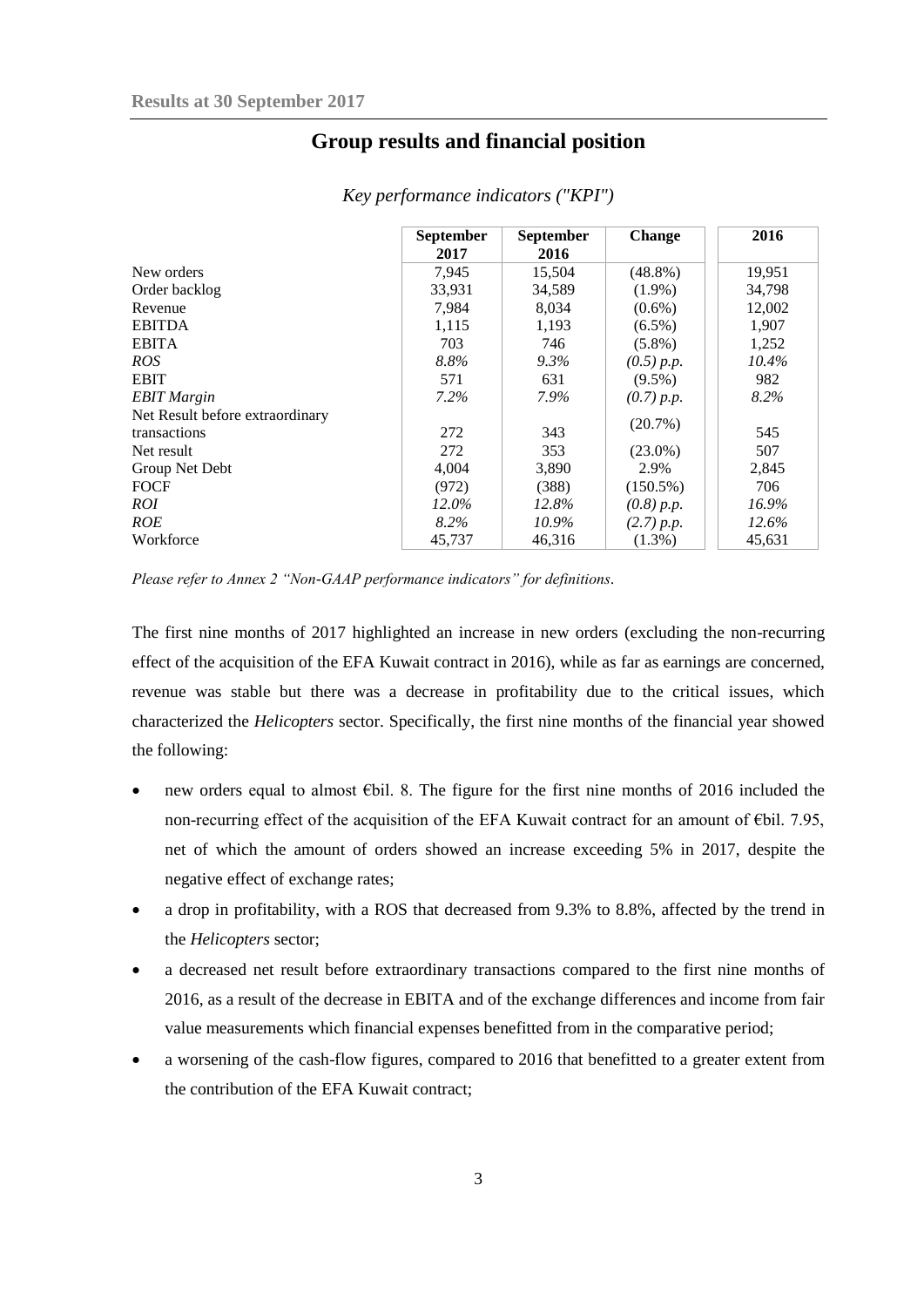a slight worsening (3%) of the Group Net Debt compared to 30 September 2016, as a result of the outlay arising from the acquisition of Daylight Solutions and of the additional stakes in Avio (for an overall amount of  $\epsilon$ mil. 168) as well as of the payment of dividends ( $\epsilon$ mil. 81).

The primary changes that marked the Group's performance compared with that of the same period of the previous year are described below. A more thorough analysis can be found in the section covering the trends in each business segment.

|                                 |                      | 30 September 2017    |                 |                          |            |
|---------------------------------|----------------------|----------------------|-----------------|--------------------------|------------|
|                                 | <b>New</b><br>orders | <b>Order backlog</b> | <b>Revenues</b> | <b>EBITA</b>             | <b>ROS</b> |
| <b>Helicopters</b>              | 1,710                | 9.539                | 2,355           | 238                      | 10.1%      |
| Electronics, Defence & Security | 4,400                | 12,215               | 3,660           | 275                      | 7.5%       |
| Systems                         |                      |                      |                 |                          |            |
| Aeronautics                     | 1,963                | 12,837               | 2,187           | 207                      | 9.5%       |
| Space                           | -                    |                      |                 | 37                       | n.a.       |
| Other activities                | 197                  | 228                  | 283             | (54)                     | $(19.1\%)$ |
| Eliminations                    | (325)                | (888)                | (501)           | $\overline{\phantom{a}}$ | n.a.       |
| <b>Total</b>                    | 7,945                | 33,931               | 7,984           | 703                      | 8.8%       |

|                                 | 30 September 2016    |                                    |                 |              |            |
|---------------------------------|----------------------|------------------------------------|-----------------|--------------|------------|
|                                 | <b>New</b><br>orders | <b>Order backlog</b><br>at 31 Dec. | <b>Revenues</b> | <b>EBITA</b> | <b>ROS</b> |
|                                 |                      | 2016                               |                 |              |            |
| Helicopters                     | 1,538                | 10,622                             | 2,565           | 285          | 11.1%      |
| Electronics, Defence & Security | 4,239                | 11,840                             | 3,567           | 269          | 7.5%       |
| <b>Systems</b>                  |                      |                                    |                 |              |            |
| Aeronautics                     | 9.790                | 13,107                             | 2,060           | 198          | 9.6%       |
| Space                           |                      | $\overline{\phantom{0}}$           |                 | 43           | n.a.       |
| Other activities                | 24                   | 174                                | 223             | (49)         | $(22.0\%)$ |
| <i>Eliminations</i>             | (87)                 | (945)                              | (381)           |              | n.a.       |
| <b>Total</b>                    | 15,504               | 34,798                             | 8,034           | 746          | 9.3%       |

|                                 |                      |                      | Change %        |              |              |  |
|---------------------------------|----------------------|----------------------|-----------------|--------------|--------------|--|
|                                 | <b>New</b><br>orders | <b>Order backlog</b> | <b>Revenues</b> | <b>EBITA</b> | <b>ROS</b>   |  |
| Helicopters                     | 11.2%                | $(10.2\%)$           | $(8.2\%)$       | $(16.5\%)$   | $(1.0)$ p.p. |  |
| Electronics, Defence & Security | 3.8%                 | 3.2%                 | 2.6%            | 2.2%         | 0.0 p.p.     |  |
| <b>Systems</b>                  |                      |                      |                 |              |              |  |
| Aeronautics                     | $(79.9\%)$           | $(2.1\%)$            | 6.2%            | 4.5%         | $(0.1)$ p.p. |  |
| Space                           | n.a.                 | n.a.                 | n.a.            | $(14.0\%)$   | n.a.         |  |
| Other activities                | 720.8%               | 31.0%                | 26.9%           | $(10.2\%)$   | 2.9 p.p.     |  |
| <i>Eliminations</i>             | n.a.                 | n.a.                 | n.a.            | n.a.         | n.a.         |  |
| <b>Total</b>                    | $(48.8\%)$           | $(2.5\%)$            | $(0.6\%)$       | $(5.8\%)$    | $(0.5)$ p.p. |  |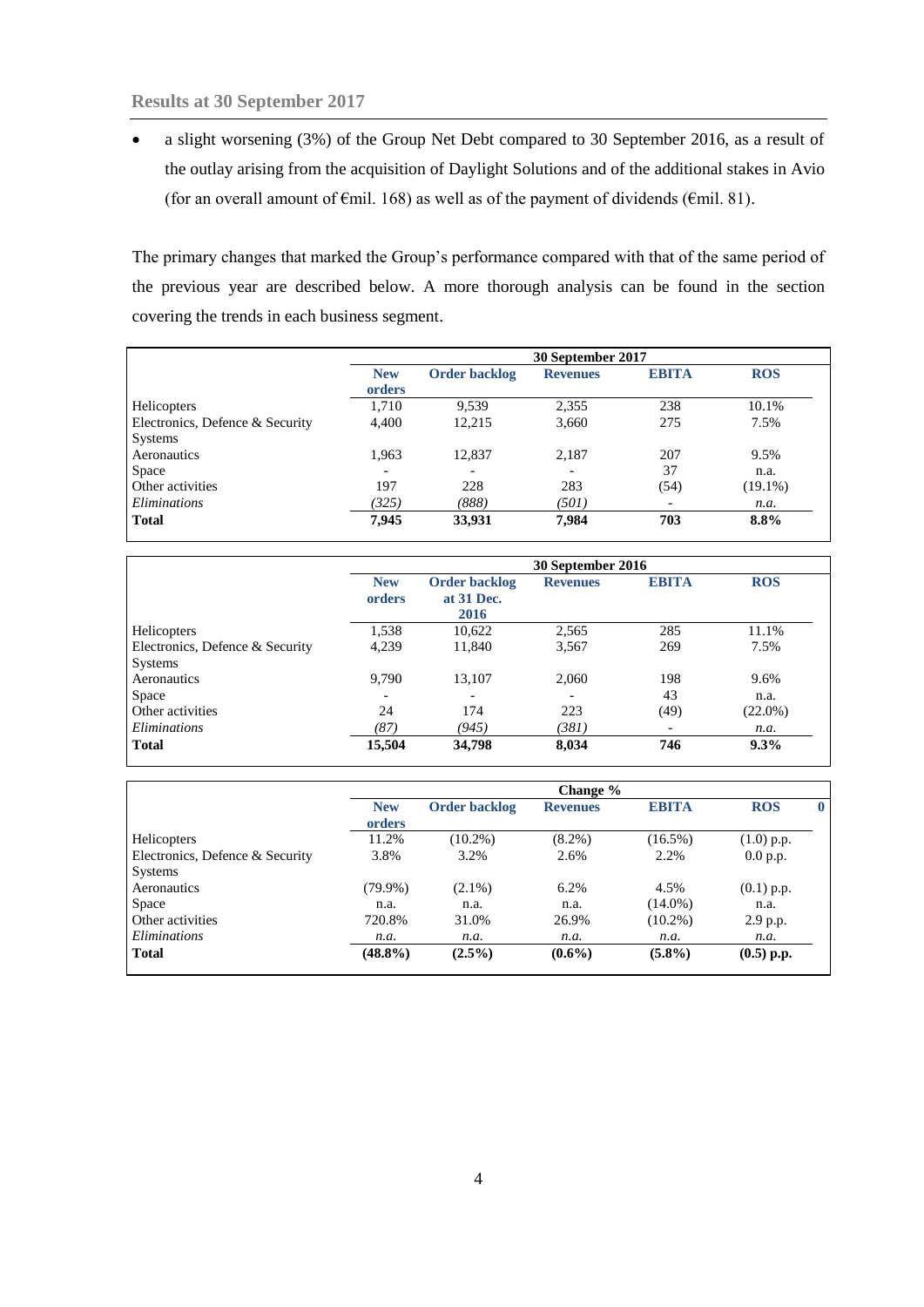## *Commercial performance*

**New orders** acquired in the first nine months of 2017, net of the abovementioned EFA Kuwait supply contract gained during June 2016, highlight a 5% growth, despite the negative effect of the GBP/€ exchange rate. Such improvement is especially attributable to *Helicopters* (+ 11% compared to the very negative figure posted during the first nine months of 2016, specifically due to higher new orders for AW139)*, Aeronautics* (+7% thanks to the new orders for the support services for the EFA and the B787 aircraft in the *Aerostructures*) and *Electronics* (by virtue of significant acquisitions by the *Land and Naval Defence Electronics* Division).

The book-to-bill ratio is equal to 1, showing an improvement (net of the effect of the EFA Kuwait contract) compared to 0.94 in 2016. The order backlog ensures almost three years of production.

\* \* \* \* \* \* \* \*

#### *Business performance*.

|                                                                                 | For the nine months ended<br>30 September |         | Change     | % Change   |
|---------------------------------------------------------------------------------|-------------------------------------------|---------|------------|------------|
| $(\epsilon$ millions)                                                           | 2017                                      | 2016    |            |            |
| Revenues                                                                        | 7,984                                     | 8,034   | (50)       | $(0.6\%)$  |
| Purchases and personnel expenses                                                | (6,977)                                   | (7,059) |            |            |
| Other net operating income/(expenses)                                           | (26)                                      | 66      |            |            |
| Equity-accounted strategic JVs                                                  | 134                                       | 152     |            |            |
| Amortisation, depreciation and impairment losses                                | (412)                                     | (447)   |            |            |
| <b>EBITA</b>                                                                    | 703                                       | 746     | (43)       | $(5.8\%)$  |
| <b>ROS</b>                                                                      | 8.8%                                      | 9.3%    | (0.5) p.p. |            |
| Non-recurring income/(expenses)                                                 | (14)                                      | (5)     |            |            |
| Restructuring costs                                                             | (46)                                      | (38)    |            |            |
| Amortisation of intangible assets acquired as part of<br>business combinations  | (72)                                      | (72)    |            |            |
| <b>EBIT</b>                                                                     | 571                                       | 631     | (60)       | $(9.5\%)$  |
| <b>EBIT</b> Margin                                                              | 7.2%                                      | 7.9%    | (0.7) p.p. |            |
| Net financial income/(expenses)                                                 | (237)                                     | (180)   |            |            |
| Income taxes                                                                    | (62)                                      | (108)   |            |            |
| Net Result before extraordinary transactions                                    | 272                                       | 343     | (71)       | $(20.7\%)$ |
| Net result related to discontinued operations and<br>extraordinary transactions |                                           | 10      |            |            |
| Net profit/(loss) for the period attributable to:                               | 272                                       | 353     | (81)       | $(22.9\%)$ |
| - owners of the parent                                                          | 271                                       | 352     |            |            |
| - non-controlling interests                                                     |                                           | 1       |            |            |

**Revenues** for the first nine months of 2017 are substantially in line with the corresponding period in 2016, despite the negative exchange rate effect deriving from the conversion of revenues in GBP.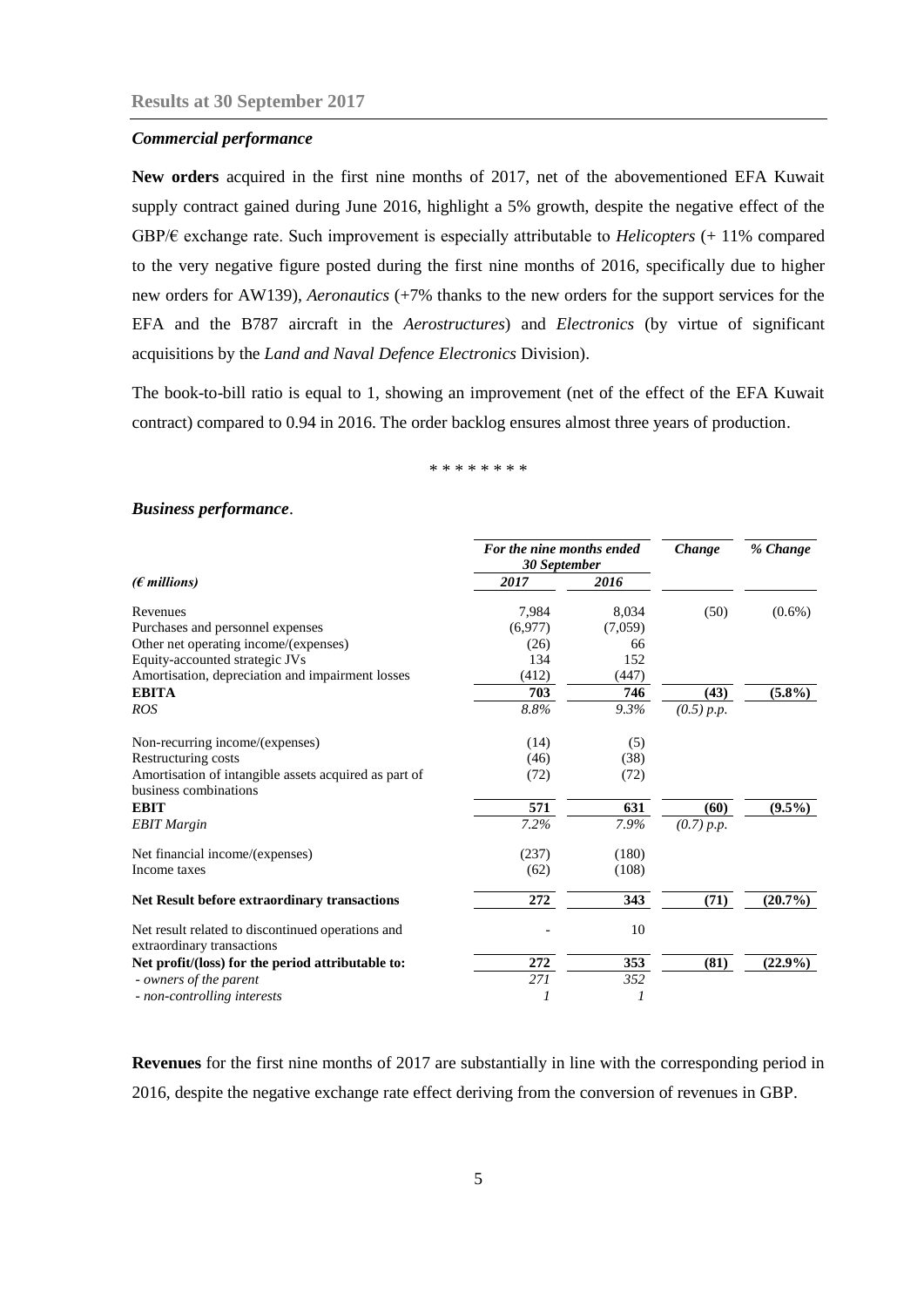Specifically, compared to a reduction in the *Helicopters* sector, which continues to be affected by the delays in production concerning some product lines, the *Aeronautics* sector started to benefit from revenues from the EFA Kuwait programme.

**EBITA**, down by 5.8% compared to 30 September 2016 (with a ROS decreasing by 0.5 p.p.), is significantly affected by the drop in volumes and profitability of the *Helicopters* sector, against improved results of *Aeronautics* and *Electronics, Defence and Security Systems*.

The **Net Result before extraordinary transactions** decreased compared to the first nine months of 2016 due to the trend of EBITA and also to the higher non-recurring and restructuring costs in addition to greater borrowing costs (in 2016 these benefitted from positive foreign exchange differences, which were also reflected in the fair value of derivatives, with a delta of  $+ \epsilon$ mil. 48 compared to 2017). The **Net Result** for the period is equal to the net result before extraordinary transactions on account of the absence of extraordinary transactions (in contrast, the first nine months of 2016 benefitted from the capital gain arising from the disposal of Fata, equal to  $\epsilon$ mil. 10).

## \* \* \* \* \* \* \* \*

#### *Financial performance*

|                                                      | For the nine months<br>ended 30 September |       | <b>Change</b> | $\frac{0}{0}$ |
|------------------------------------------------------|-------------------------------------------|-------|---------------|---------------|
| $(E$ millions)                                       | 2017                                      | 2016  |               | <b>Change</b> |
| Cash flows used in operating activities              | (850)                                     | (257) |               |               |
| Dividends received                                   | 267                                       | 234   |               |               |
| Cash flows from ordinary investing activities        | (389)                                     | (365) |               |               |
| <b>Free Operating Cash Flow (FOCF)</b>               | (972)                                     | (388) | (584)         | $(150.5\%)$   |
| Strategic investments                                | (168)                                     |       |               |               |
| Change in other investing activities                 | 9                                         |       |               |               |
| Net change in loans and borrowings                   | 659                                       | (315) |               |               |
| Dividends paid                                       | (81)                                      |       |               |               |
| Net increase (decrease) in cash and cash equivalents | (553)                                     | (703) |               |               |
| Cash and cash equivalents at 1 January               | 2,167                                     | 1,771 |               |               |
| Exchange rate differences and other changes          | (40)                                      | (28)  |               |               |
| Cash and cash equivalents at 30 September            | 1.574                                     | 1.040 |               |               |

In the first nine months of 2017 the cash flow performance posted a negative value of  $\epsilon$ mil. 972, in line with the usual trend in the Group's performance to report considerable cash absorptions in the first quarters, and worsening compared to 2016 which benefitted to a greater extent from the contribution of the EFA Kuwait contract.

The Net Debt is basically in line with that recorded at 30 September 2016 (+3%). Compared to 31 December 2016, the changes were essentially affected by the abovementioned cash absorption, as well as by the cash-out for the acquisition of Daylight Solutions (€mil. 123), the additional stakes in Avio (€mil. 45) and the payment of dividends for €mil. 81.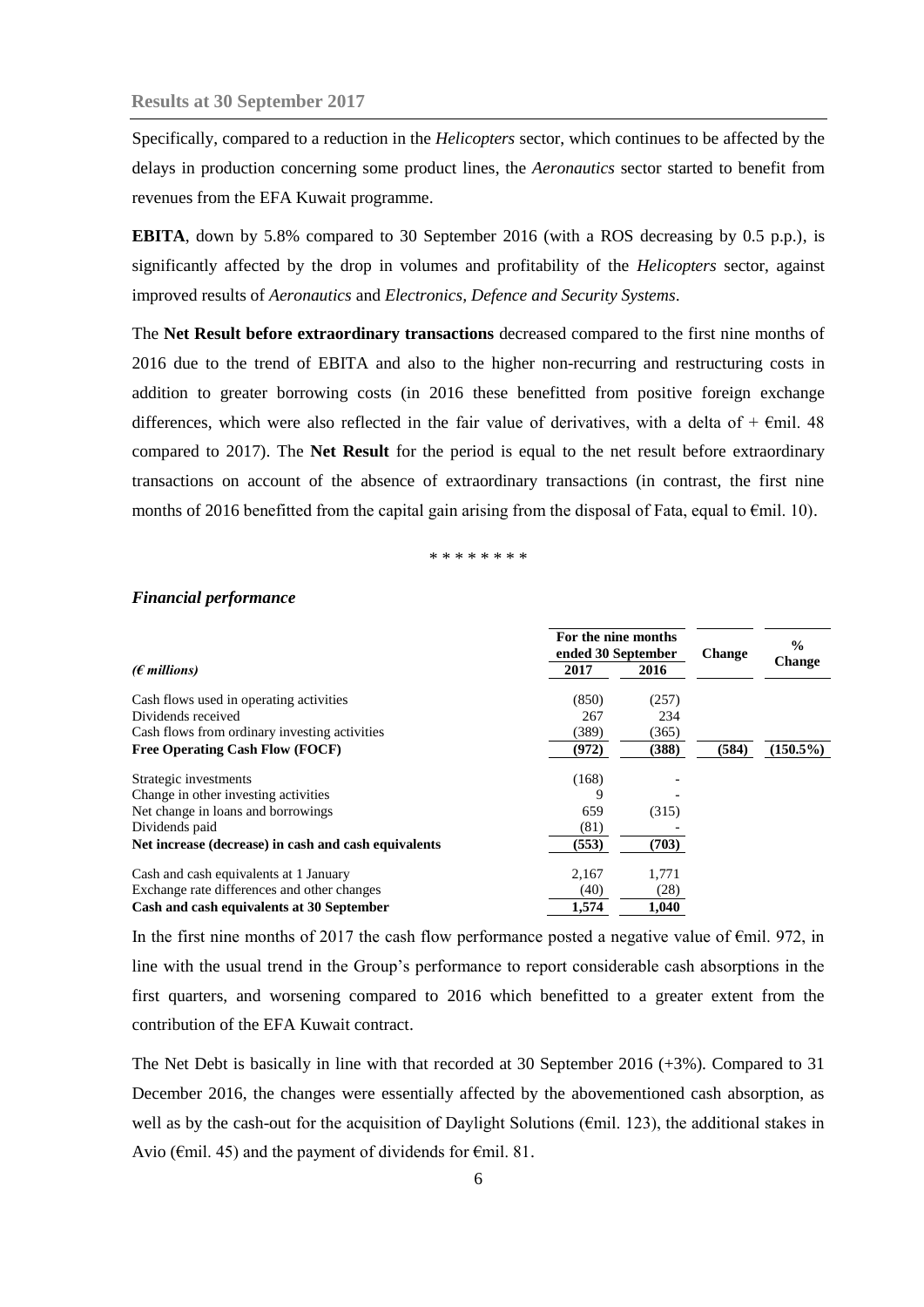

**Net invested capital** rose compared with the figure for 31 December 2016 due to the increase in net working capital, resulting from the seasonal fluctuation in cash flows, with capital assets slightly decreasing mainly as a result of the effect of exchange rates on the items expressed in foreign currencies.

| 2017    | 31 December 2016 | 30 September<br>2016 |
|---------|------------------|----------------------|
|         |                  |                      |
| 11,621  | 12,119           | 11,855               |
| (3,091) | (3,373)          | (3,511)              |
| 8,530   | 8,746            | 8,344                |
| 4,363   | 4,014            | 4,359                |
| 6,799   | 5,965            | 6,303                |
| (9,618) | (9,295)          | (9, 466)             |
| 1,544   | 684              | 1,196                |
| (738)   | (792)            | (584)                |
| (886)   | (1, 434)         | (1,019)              |
| (80)    | (1,542)          | (407)                |
| 8,450   | 7,204            | 7,937                |
| 4,444   | 4,357            | 4,043                |
| 16      | 16               | 19                   |
| 4,460   | 4,373            | 4,062                |
| 4,004   | 2,845            | 3,890                |
| (14)    | (14)             | (15)                 |
|         |                  |                      |

\* \* \* \* \* \* \* \*

Below are the key performance indicators by sector: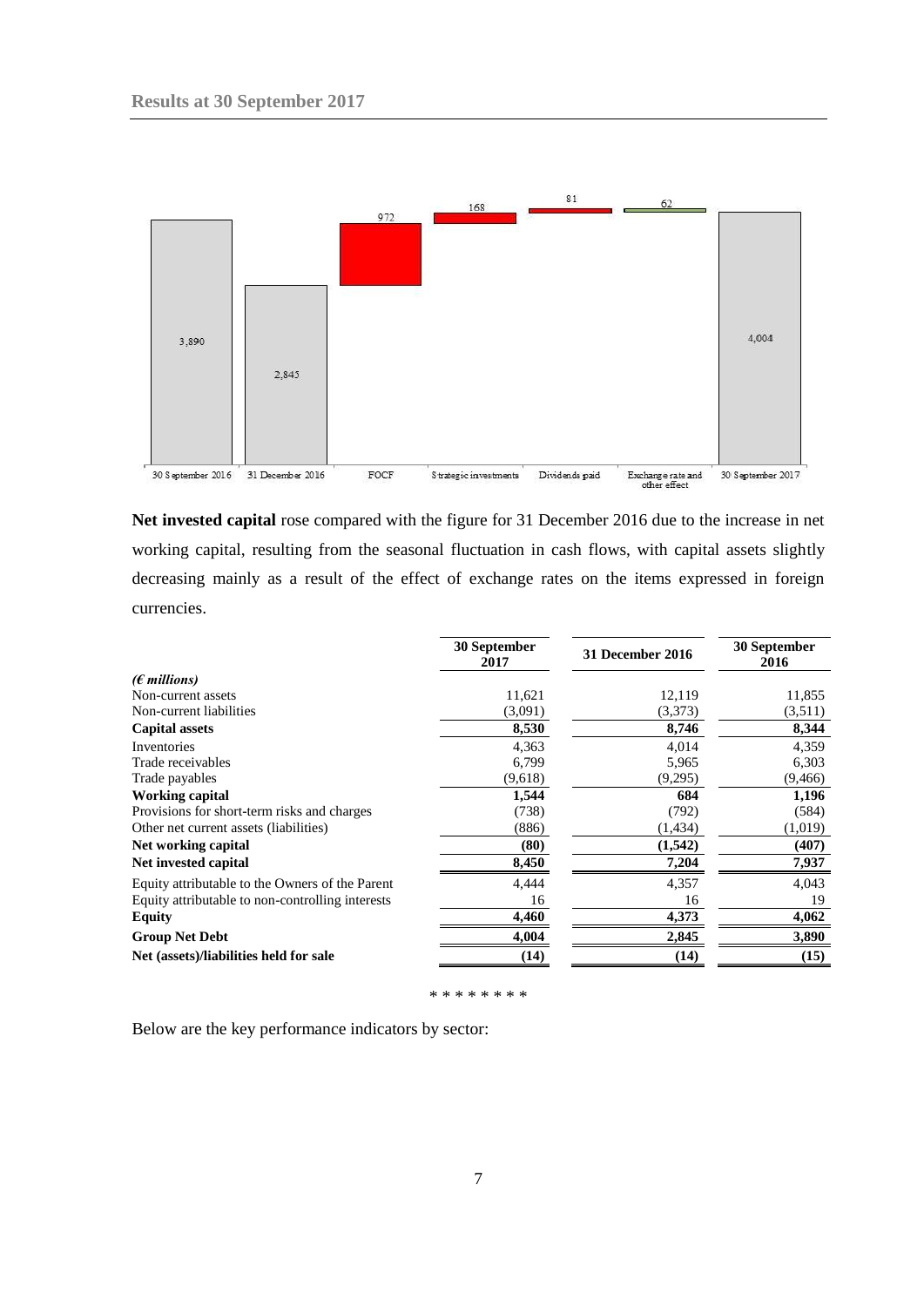## **Helicopters**

Even against an environment still characterised by uncertainties and difficulties in a number of endmarkets, new orders at September 2017 increased compared to the same period of the prior year. Operating results were affected by slowdowns in the production progress, with a profitability that is decreasing, although maintaining a double-digit figure.

New orders. The increase was mainly due to higher orders of AW139 helicopters acquired for governmental and commercial use.

Revenues. These showed a decline attributable to slowdowns in the progress of some product lines and a negative exchange rate effect for those companies with a currency other than the Euro, along with the expected completion of programmes on the AW159/Lynx lines and of the CH47 programme for the Italian Army and to lower contributions from the Product Support. Such events were partly offset by the increase in revenues from AW189 and the T129 Atak Turkey programme.

EBITA. The reduction was mainly due to the effect of lower revenues with a profitability that continues to be affected by difficulties in achieving the expected margins on some product lines.

## **Electronics, Defence & Security Systems**

The first nine months of the year showed a good commercial performance confirming the positive economic trend recorded during 2016.

*New orders*. These were higher compared to the same period of 2016 despite the negative GBP/€ exchange rate effect. Among the main acquisitions for the period we highlight the supply of combat systems and related logistic support for 7 naval units for the Qatar Navy within *Land&Naval Defence Electronics,* the Mode-5 contract awarded by the UK Ministry of Defence for the upgrading of the identification systems (Identification Friend or Foe - IFF) for more than 350 British air, land and naval platforms in the *Airborn & Space Systems* Division and, as regards DRS, the further activities in the context of the MFoCS (*Mounted Family of Computing Systems*) contract related to the supply of computers and portable electronic devices for the Army of the United States.

*Revenues*. These were higher compared to the same period of the prior year despite negative GBP/€ exchange rate effect. The higher volumes of production related to the activities within the optronics and Naval Electronics of DRS and the increasing contribution from the activities associated with the programmes acquired in previous years by the *Land&Naval Defence Electronics* and *Security & Information Systems* Divisions, more than offset the drop in the *Defence Systems* Division, which was affected by the postponement of activities on some programmes.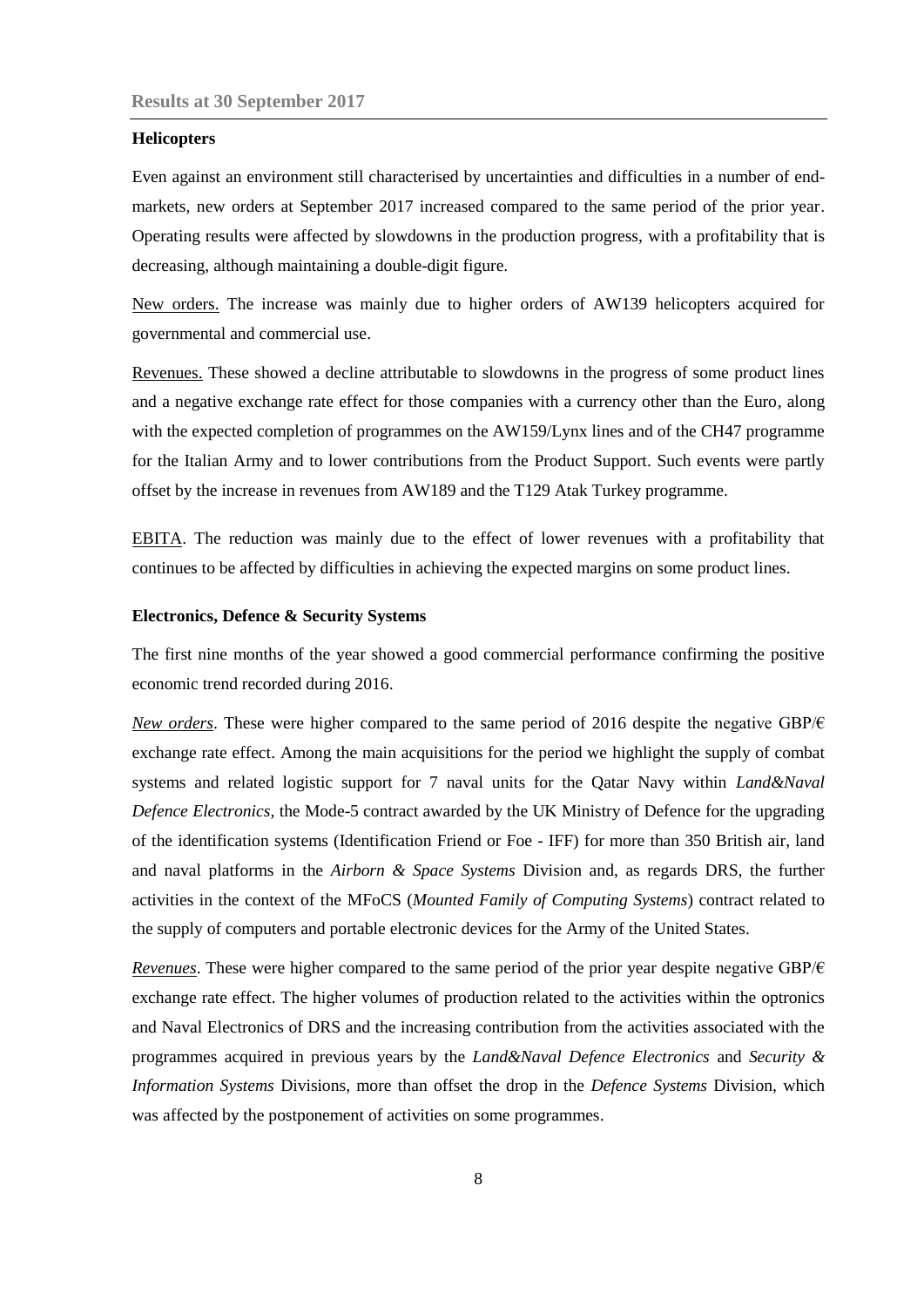*EBITA*. This was slightly higher compared to the same period of 2016 mainly as a result of the steady recovery in the industrial profitability of DRS and within the *Security & Information Systems*  Division. Such improvements largely offset the negative effect of the GBP/ $\epsilon$  exchange rate and of the lower volumes within the *Defence Systems* Division*.*

The key performance indicators of DRS are provided below in US dollars and euros:

|                                       | <b>New orders</b> | <b>Revenues</b> | <b>EBITA</b> | <b>ROS</b> |
|---------------------------------------|-------------------|-----------------|--------------|------------|
| DRS (\$mil.) September 2017           | 1.541             | 1.298           | 81           | 6.2%       |
| DRS (\$mil.) September 2016           | 1.484             | 1.170           | 63           | 5.4%       |
| DRS ( $\epsilon$ mil.) September 2017 | 1.384             | 1,166           | 74           | 6.2%       |
| DRS ( $\epsilon$ mil.) September 2016 | 1.330             | 1.049           | 56           | 5.4%       |

*Average €/USD exchange rate: 1.1132 (1st nine months of 2017) and 1.1157 (1st nine months of 2016)*

#### **Aeronautics**

The first nine months of 2017 recorded a good commercial performance both for the *Aircraft* and for the *Aerostructures* Divisions, with new orders higher than those reported in the corresponding period of the previous year, excluding the impact of the major ca. €bil. 8 EFA Kuwait contract acquired in June 2016.

From a production point of view, in the third quarter of 2017, deliveries were made for 35 fuselage sections and 20 stabilisers for the B787 programme (compared to 32 fuselage sections and 19 stabilisers delivered in the third quarter of 2016), and 16 fuselages for the ATR programme (21 delivered in the third quarter of 2016), due to the reduced production rates and by some delays in testing operations. For M-346 productions, during the third quarter 3 aircraft were completed, one of which was intended for the Italian Air Force and 2 for the Polish Air Force.

*New orders*. Excluding the abovementioned EFA Kuwait contract, the increase was mainly attributable to the orders received from the Eurofighter Consortium for the capability maintenance and the supply of support engineering services for the EFA aircraft for the 2017-2021 period, as well as, in the *Aerostructures* Division, to those received from Boeing for the supply of 200 B787 fuselage sections. Among the other major orders acquired at 30 September 2017 we highlight:

- for the *Aerostructures* Division those for the ATR programme related to the supply of 44 fuselages and those for the B767, A380 and A321;
- for the *Aircraft* Division, the order received from the Italian Air Force for the first 5 units of the new M-345 trainer aircraft, from Lockheed Martin for the F-35 programme and from various customers for logistic support activities for the C27J, C130J and B707 Awacs aircraft.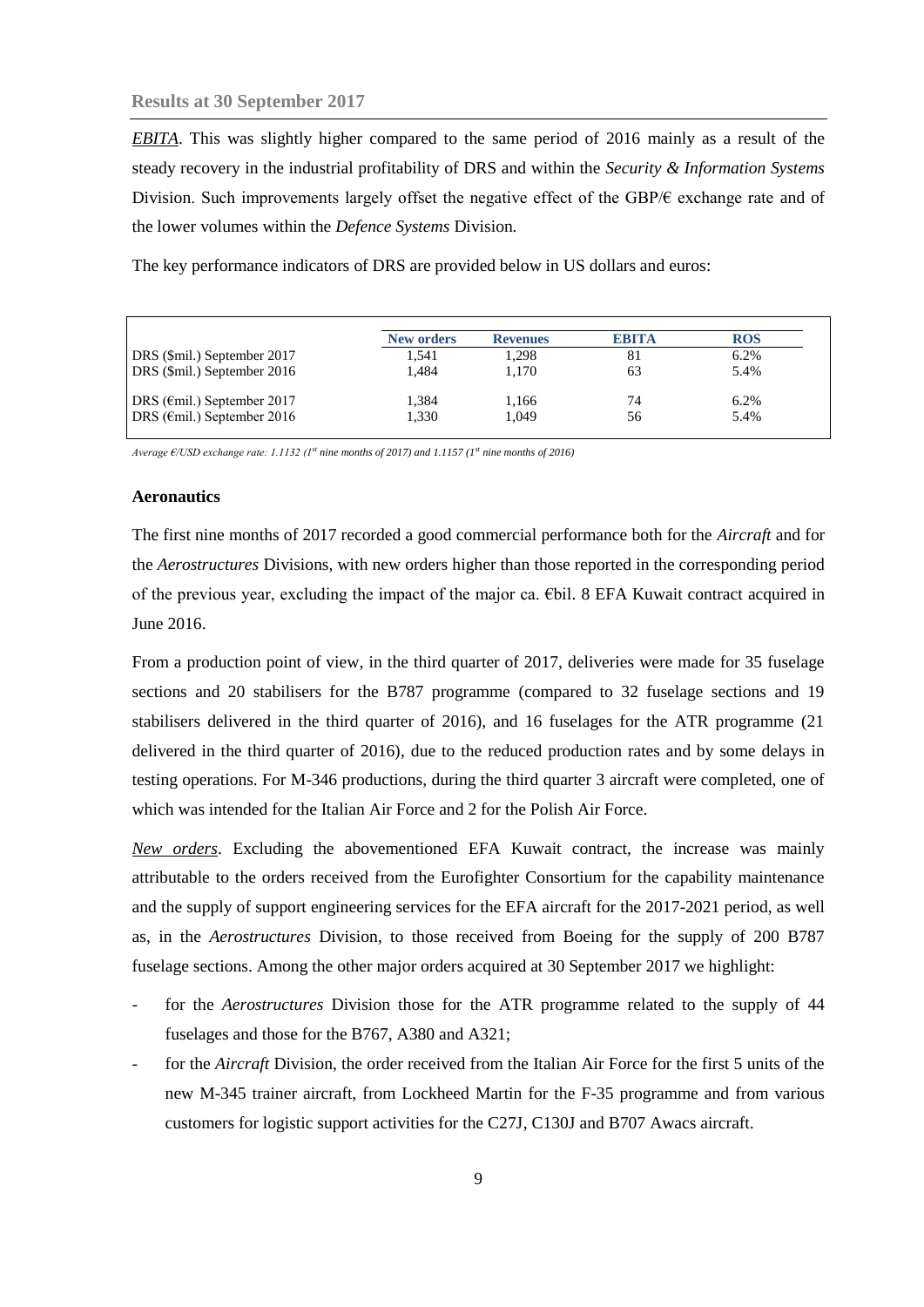*Revenues*. Business volumes showed an increase compared to the final result recorded in the first nine months of 2016, for the increase recorded by the *Aircraft* Division, in particular on the activities for the EFA-Kuwait contract which largely offset the decline in revenues recorded by the *Aerostructures* Division, due to lower foreign pass-through supplies concerning the B787 programme and to the reduction in the production rates of the ATR and A380 programmes.

*EBITA***.** There was an increase that was attributable to an improvement in the performance of both the *Aircraft* Division, mainly in respect of the abovementioned greater volumes of operations for the EFA programme, and the *Aerostructures* Division, due to the effects of the cost reductions, which also offset the drop in the results of the GIE-ATR Consortium that were affected by lower deliveries.

## **Space**

The trend of the first nine months confirmed the good performance of the manufacturing segment, which recorded operational and profitability volumes substantially in line with those posted in the corresponding period of the previous year. The satellite service segment recorded an increase in revenues specifically as a result of the launch, occurred in August, of the high resolution optical satellite Opsat 3000 for the Italian Ministry of Defence, for which Telespazio, as the prime contractor of the programme, created the control centre, in addition to the supply of the satellite and launch services. Among the other significant events of this quarter, we highlight the beginning of the execution phase of the new contract for the operating management of Galileo, the European navigation satellite system. Within the Galileo programme, the creation of the global data distribution network was completed in July 2017.

The lower profitability recorded in satellite services, together with a higher impact of taxes on the manufacturing segment, resulted in a decreased operating result compared to that of 2016.

\* \* \* \* \* \* \* \*

## <span id="page-9-0"></span>*Outlook*

The Group's financial results achieved in the first nine months of 2017 reflect the ongoing challenges that the Helicopter business is facing. In particular this segment is still suffering from unfavorable market conditions coupled with delays in achieving adequate profitability in specific products and industrial performance below expectations.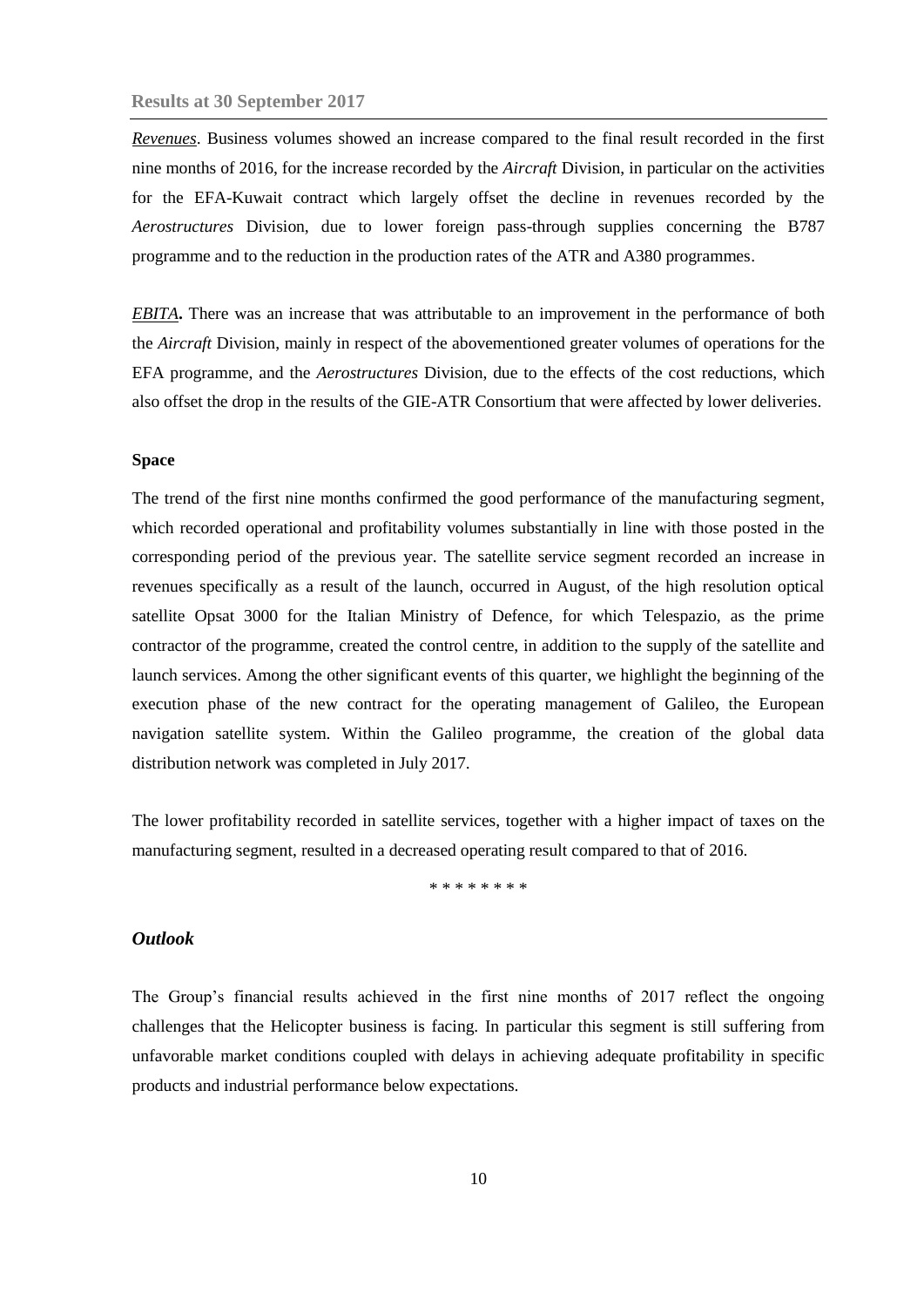For this reason, the Board of Directors concluded to revise the Group Guidance for the full year 2017 as follows:

|                                |                 | Exchange rate assumptions: $\epsilon$ /USD 1,15 and $\epsilon$ /GBP 0,85 |
|--------------------------------|-----------------|--------------------------------------------------------------------------|
|                                | Guidance        | Revised guidance                                                         |
| New Orders ( $\epsilon$ bn.)   | $12.0 - 12.5$   | ca 12.0 <sup>(*)</sup>                                                   |
| Revenues $(\epsilon$ bn)       | ca. 12          | $11.5 - 12.0$                                                            |
| EBITA $(\epsilon m \ln)$       | $1,250 - 1,300$ | $1,050 - 1,100$                                                          |
| FOCF $(\epsilon mln)$          | $500 - 600$     | $500 - 600$ <sup>(**)</sup>                                              |
| Group Net Debt $(\epsilon$ bn) | ca. 2.5         | ca 2.5                                                                   |

*(\*) Assuming finalization of C27J export contracts*

*(\*\*) Assuming cash-in of EFA Kuwait payments related to 2017 milestones*

\* \* \* \* \* \* \* \*

## <span id="page-10-0"></span>**Main transactions of the first nine months of 2017**

*Industrial transactions.* In the period the following main industrial transactions were carried out:

- *Completion of the closing of Avio.* 31 March 2017 marked the closing of the acquisition by Space2, Leonardo and In Orbit (a company held by certain managers of Avio) of the entire share capital of Avio not yet owned by Leonardo, with the subsequent merger into Space2 and concurrent listing of Avio on the MTA/Star Segment of the Italian Stock Exchange which was finalised last 10 April. As a result of this transaction Leonardo now holds about 26% in the company in respect of a payment of approximately  $\epsilon$  45 million;
- *Completion of the acquisition of Daylight Solutions.* On 23 June 2017 Leonardo completed, through the US subsidiary DRS, the acquisition of Daylight Solutions Inc., a leading company in the development of Quantum Cascade Laser products. The acquisition agreement, which was signed on 7 March 2017, was approved by the shareholders of Daylight Solutions, and obtained any necessary regulatory authorisation, including the approval on the part of the US competition authorities and Foreign Investment Committee. The payment for the purchase of the shares was equal to USDmil. 140 for the entire share capital of Daylight Solutions. In addition, the purchase contract envisages an earn-out mechanism by virtue of which the payment can increase by a further USDmil. 15 upon the achievement of certain financial and operating targets for the year 2017. This acquisition enabled the expansion of DRS' offer within the advanced solutions for the civil and military market.
- *Put option exercised on Ansaldo Energia.* During July Leonardo exercised the put option on 15% of the interest in Ansaldo Energia, which was the remaining stake still held by the Group after the sale to Cassa Depositi e Prestiti which ended in 2013. Exercising such option allowed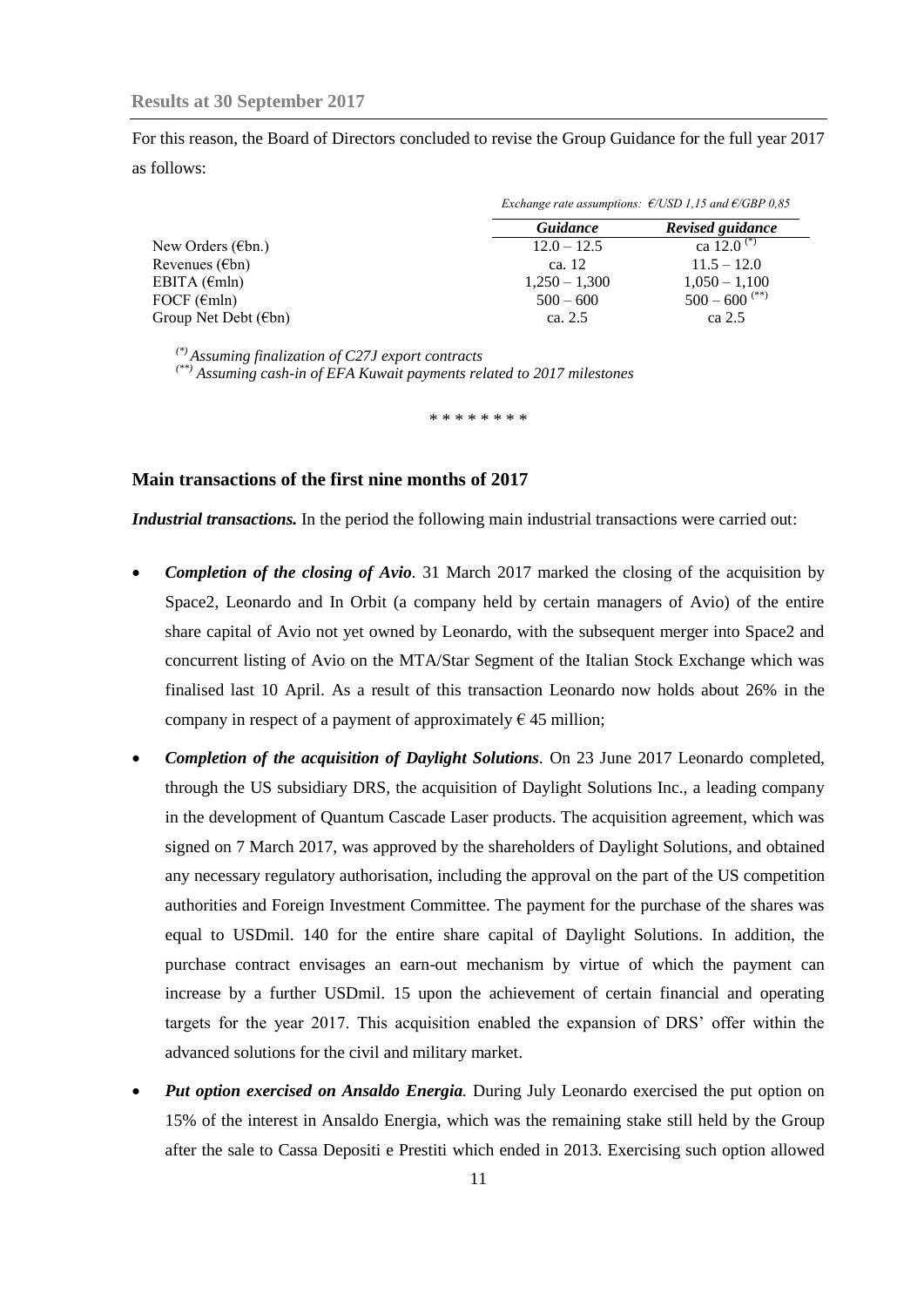Leonardo to collect €mil. 144 from CDP Equity. Such transaction did not affect the Group Net Debt, since the measurement of the put&call rights related to the residual portion of interest in Ansaldo Energia was already considered for the calculation of such indicator.

*Financial transactions*. On 7 June 2017, within the EMTN (Euro Medium Term Notes) programme, which was renewed in April 2017, Leonardo placed new 7-year listed bonds, while leaving the maximum amount of €bil. 4 unchanged, on the Luxembourg Stock Exchange on the Euromarket in an amount of  $\epsilon$ mil. 600, with an annual coupon of 1.50%. In accordance with its financial strategy regulated and aimed at being upgraded to the Investment Grade Credit Rating, the Company has deemed it appropriate to take advantage of particularly favourable market conditions, thus reducing its refinancing requirements in the next financial years, while also benefitting from a lower average cost of its own debt. The issue was reserved for Italian and international institutional investors only. Furthermore, in June Leonardo repurchased on the market a nominal amount of GBPmil. 30 in relation to the bond issue launched in 2009, due 2019 (a coupon of 8%) thus reducing the remaining nominal amount to GBPmil. 288.

During the first half of 2017, Moody's upgraded the outlook assigned to Leonardo, bringing it from "*stable*" to "*positive*" and in October Fitch upgraded the credit rating to BBB-.

\* \* \* \* \* \* \* \*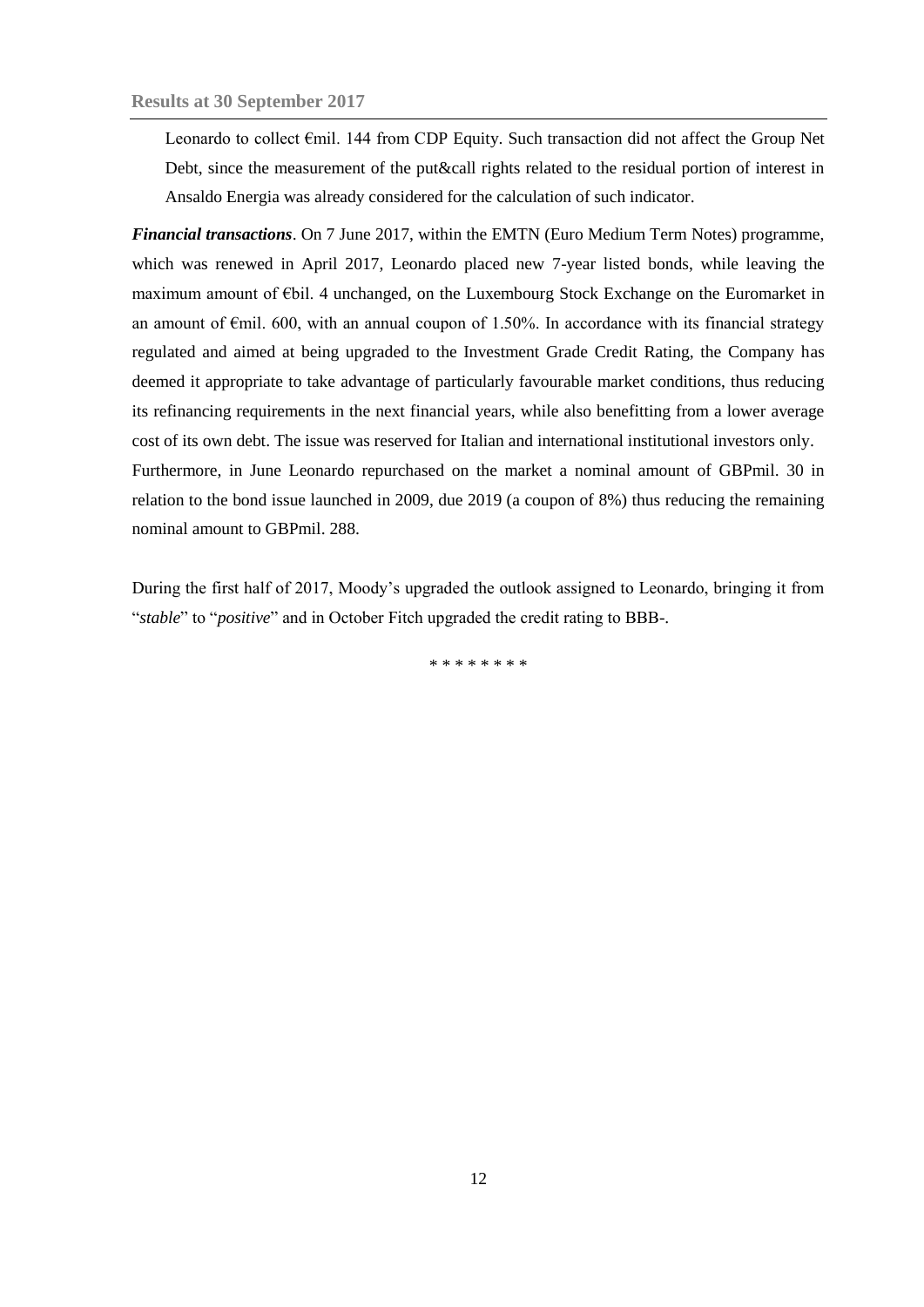# <span id="page-12-0"></span>**The results of the third quarter**

## **Condensed consolidated separate income statement**

|                                                                              | For the three months ended<br>30 September |         |  |
|------------------------------------------------------------------------------|--------------------------------------------|---------|--|
| ( $\epsilon$ millions)                                                       | 2017                                       | 2016    |  |
| Revenues                                                                     | 2,658                                      | 2,621   |  |
| Purchases and personnel expenses                                             | (2,340)                                    | (2,328) |  |
| Other net operating income/(expenses)                                        | (5)                                        | 54      |  |
| Equity-accounted strategic JVs                                               | 43                                         | 60      |  |
| Amortisation, depreciation and impairment losses                             | (135)                                      | (133)   |  |
| <b>EBITA</b>                                                                 | 221                                        | 274     |  |
|                                                                              | 8.3%                                       | 10.5%   |  |
| Non-recurring income/(expenses)                                              | (14)                                       | (2)     |  |
| Restructuring costs                                                          | (14)                                       | (16)    |  |
| Amortisation of intangible assets acquired as part of business combinations  | (22)                                       | (24)    |  |
| <b>EBIT</b>                                                                  | 171                                        | 232     |  |
|                                                                              | 6.4%                                       | 8.9%    |  |
| Net financial income/(expenses)                                              | (82)                                       | (59)    |  |
| Income taxes                                                                 | (11)                                       | (30)    |  |
| <b>Net Result before extraordinary transactions</b>                          | 78                                         | 143     |  |
| Net result related to discontinued operations and extraordinary transactions |                                            |         |  |
| Net result                                                                   | 78                                         | 143     |  |

Below is the breakdown of the ratios for the third quarter by segment:

| Third quarter 2017                      | <b>New orders</b> | <b>Revenues</b> | <b>EBITA</b>   | <b>ROS</b>   |
|-----------------------------------------|-------------------|-----------------|----------------|--------------|
| Helicopters                             | 568               | 757             | 64             | 8.5%         |
| Electronics, Defence & Security Systems | 2,040             | 1,204           | 75             | 6.2%         |
| Aeronautics                             | 183               | 739             | 75             | 10.1%        |
| Space                                   |                   |                 | 10             | n.a.         |
| Other activities                        | 163               | 124             | (3)            | $(2.4\%)$    |
| Eliminations                            | (70)              | (166)           |                | n.a.         |
| <b>Total</b>                            | 2,884             | 2,658           | 221            | 8.3%         |
| Third quarter 2016                      | <b>New orders</b> | <b>Revenues</b> | <b>EBITA</b>   | <b>ROS</b>   |
| Helicopters                             | 580               | 857             | 83             | 9.7%         |
| Electronics, Defence & Security Systems | 1,749             | 1,130           | 92             | 8.1%         |
| Aeronautics                             | 305               | 681             | 83             | 12.2%        |
| Space                                   |                   |                 | 14             | n.a.         |
| Other activities                        | 14                | 71              | $\overline{2}$ | 2.8%         |
| Eliminations                            | (11)              | (118)           |                | n.a.         |
| <b>Total</b>                            | 2,637             | 2,621           | 274            | 10.5%        |
| Change %                                | <b>New orders</b> | <b>Revenues</b> | <b>EBITA</b>   | <b>ROS</b>   |
| Helicopters                             | $(2.1\%)$         | (11.7%)         | $(22.9\%)$     | $(1.2)$ p.p. |
| Electronics, Defence & Security Systems | 16.6%             | 6.5%            | (18.5%)        | $(1.9)$ p.p. |
| Aeronautics                             | $(40.0\%)$        | 8.5%            | $(9.6\%)$      | $(2.1)$ p.p. |
| Space                                   | n.a.              | n.a.            | n.a.           | n.a.         |
| Other activities                        | 1,064.3%          | 74.6%           | $(250.0\%)$    | $(5.2)$ p.p. |
| Eliminations                            | n.a.              | n.a.            | n.a.           | n.a.         |
| <b>Total</b>                            | 9.4%              | 1.4%            | $(19.3\%)$     | $(2.2)$ p.p. |

#### \* \* \* \* \* \* \* \*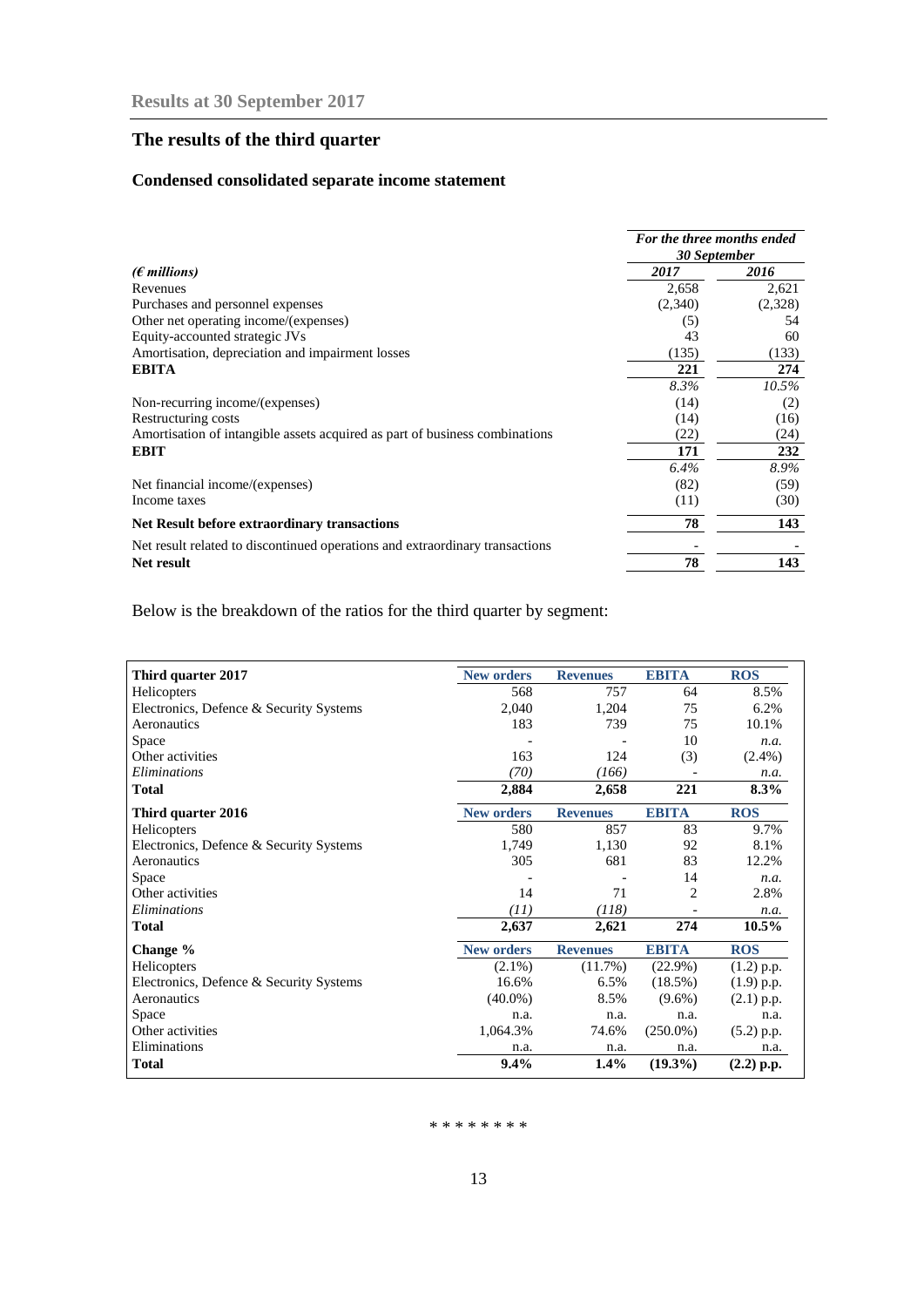## <span id="page-13-0"></span>**Explanatory notes**

This interim reporting that has been approved today by the Board of Directors, was made available to the public with the registered office, with Borsa Italiana S.p.A., on the Company website [\(www.leonardocompany.com,](http://www.leonardocompany.com/) in the section Investors/Financial Reports), as well as on the website of the authorised storage mechanism NIS-Storage [\(www.emarketstorage.com\)](http://www.emarketstorage.com/).

The accounting policies, measurement criteria and consolidation methods used for this interim reporting at 30 September 2017 which should be read in conjunction with the 2016 annual consolidated financial statements, are unchanged from those of the 2016 annual consolidated financial statements (except for those specifically applicable to interim financial reports) and the interim reporting at 30 September 2016.

This interim reporting, approved by the Board of Directors on 9 November 2017, was not subject to any statutory review.

## <span id="page-13-1"></span>**1. FINANCIAL INCOME AND EXPENSES**

|                                                         | For the nine months ended 30<br><b>September</b> |       |  |
|---------------------------------------------------------|--------------------------------------------------|-------|--|
|                                                         | 2017                                             | 2016  |  |
| Interest                                                | (190)                                            | (196) |  |
| Commissions                                             | (11)                                             | (14)  |  |
| Fair value gains (losses) through profit or loss        |                                                  | 36    |  |
| Premiums (paid) received on forwards                    | (8)                                              |       |  |
| Exchange rate differences                               | (9)                                              | 14    |  |
| Other financial income and expenses                     | (37)                                             | (32)  |  |
| Share of profits/(losses) of equity-accounted investees |                                                  | 10    |  |
|                                                         | (237)                                            | (180) |  |

## <span id="page-13-2"></span>**2. LOANS AND BORROWINGS**

The Group Net Debt breaks down as follows:

|                                                     | 30               | $\sigma f$ | 31              | of      | 30               |                     |
|-----------------------------------------------------|------------------|------------|-----------------|---------|------------------|---------------------|
| $(\epsilon$ millions)                               | <b>September</b> | which      | <b>December</b> | which   | <b>September</b> | of which<br>current |
|                                                     | 2017             | current    | 2016            | current | 2016             |                     |
| <b>Bonds</b>                                        | 4.816            | 644        | 4,375           | 638     | 4,316            | 123                 |
| Bank debt                                           | 283              | 96         | 297             | 59      | 325              | 86                  |
| Cash and cash equivalents                           | (1,574)          | (1, 574)   | (2,167)         | (2,167) | (1,040)          | (1,040)             |
| Net bank debt and bonds                             | 3,525            |            | 2,505           |         | 3,601            |                     |
| Fair value of the residual portion in portfolio of  |                  |            |                 |         |                  |                     |
| Ansaldo Energia                                     |                  |            | (138)           |         | (136)            |                     |
| Current loans and receivables from related          |                  |            |                 |         |                  |                     |
| parties                                             | (86)             | (86)       | (40)            | (40)    | (152)            | (152)               |
| Other current loans and receivables                 | (48)             | (48)       | (58)            | (58)    | (41)             | (41)                |
| <b>Current loans and receivables and securities</b> | (134)            |            | (236)           |         | (329)            |                     |
| Non current financial receivables from Superjet     | (58)             |            | (65)            |         |                  |                     |
| Hedging derivatives in respect of debt items        | (10)             | (10)       | 35              | 35      | 74               | 74                  |
| Related-party loans and borrowings                  | 579              | 579        | 502             | 502     | 459              | 458                 |
| Other loans and borrowings                          | 102              | 72         | 104             | 68      | 85               | 58                  |
| <b>Group Net Debt</b>                               | 4.004            |            | 2,845           |         | 3,890            |                     |

*The reconciliation with the net financial position required by Consob Communication no. DEM/6064293 of 28 July 2006 is provided in Annex 2.*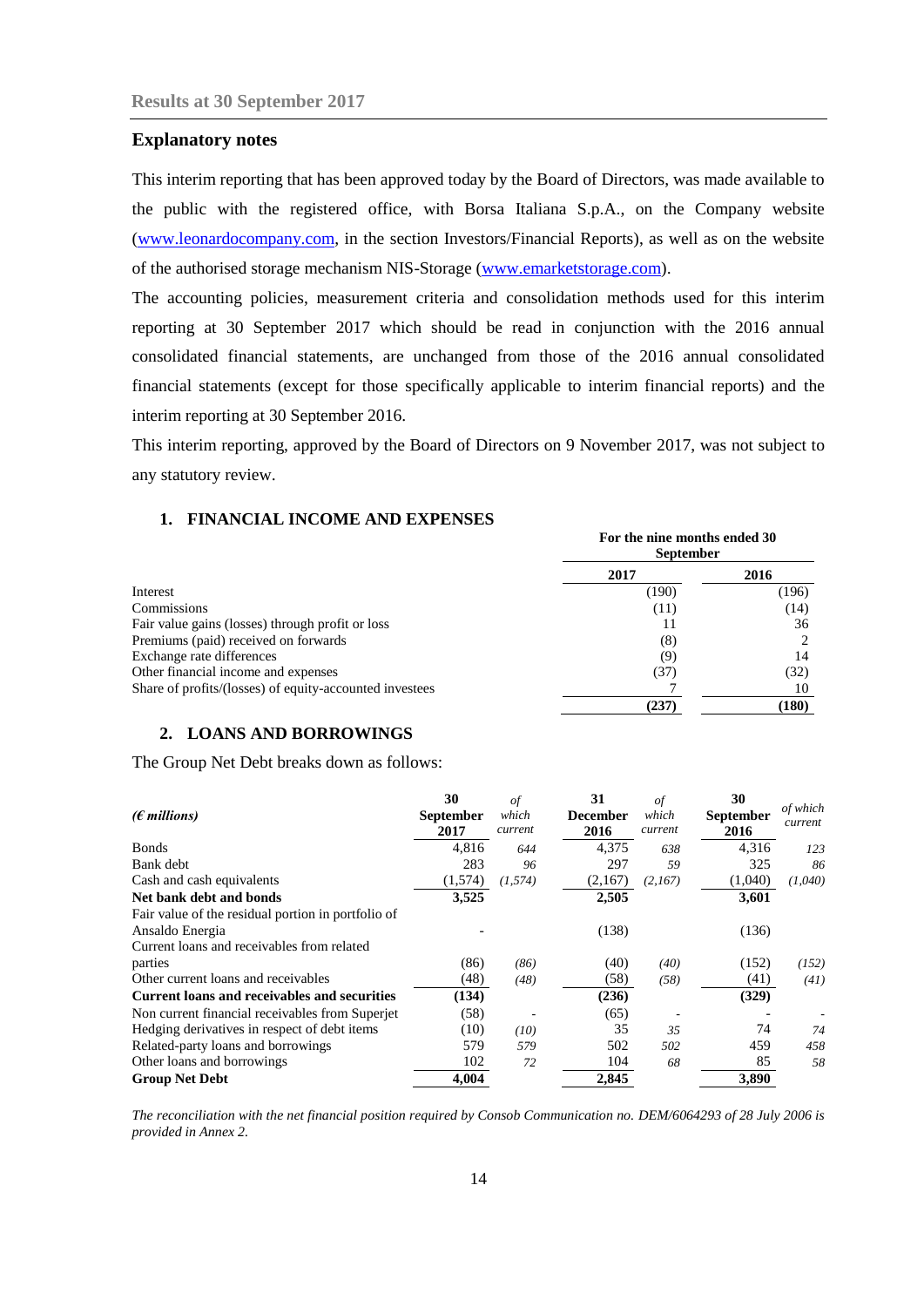The item "Bonds" increased as a result of the issued loan, for a nominal value of  $\epsilon$ mil. 600, which was placed in June 2017. Loans and receivables and current securities decreased due to the collection deriving from the put option exercised by Leonardo on the residual portion of the interest in Ansaldo Energia.

Furthermore, to meet the financing needs for ordinary Group activities, Leonardo obtained a revolving credit facility for a total of €mil. 2,000 with a pool of Italian and international banks as described in more detail in the 2016 Annual Report. At 30 September 2017 this credit facility was entirely unused. The Group also has additional unconfirmed short-term lines of credit for a total of €mil. 725, which were entirely unused at 30 September 2017. Leonardo has also unsecured lines of credit, as well as unconfirmed, of approximately  $\epsilon$ mil. 3,823.

For an analysis on the clauses related to the existing bonds (financial covenant, negative pledge and cross default) reference is made to what reported in the 2016 consolidated financial statements.

## <span id="page-14-0"></span>**3. CONTINGENT LIABILITIES**

Compared to the situation at 30 June 2017, commented on in the Half-year Financial Report to which reference is made, we highlight that, with reference to the supply contracts of 12 helicopters entered into in 2010 between the Indian Ministry of Defence and AgustaWestland International Ltd, the latter filed its Statement of Claim within 29 September 2017. The Ministry of Defence, in its turn, will have 45 days to file its statement of defence.

With reference to criminal proceedings pending against some Group companies or Leonardo, and some former directors, as well as executives for actions committed in the performance of their duties at Group companies or at Leonardo, we highlight the following update: with reference to the proceedings brought by the Rome Public Prosecutor's Office against Leonardo as to the administrative unlawful act under Article 25 of Legislative Decree 231/2001 – for the crimes under Articles 321 and 322-*bis* of the Italian Criminal Code attributed to the then Sales Manager of the Company in relation to the supply contracts concluded with the Panama Government in 2010, the Preliminary Hearing Judge of the Court of Rome, during the hearing of 21 September 2017, handed down the dismissal of charge pursuant to Article 425 of the Code of Criminal Procedure.

> For the Board of Directors The Chairman Giovanni De Gennaro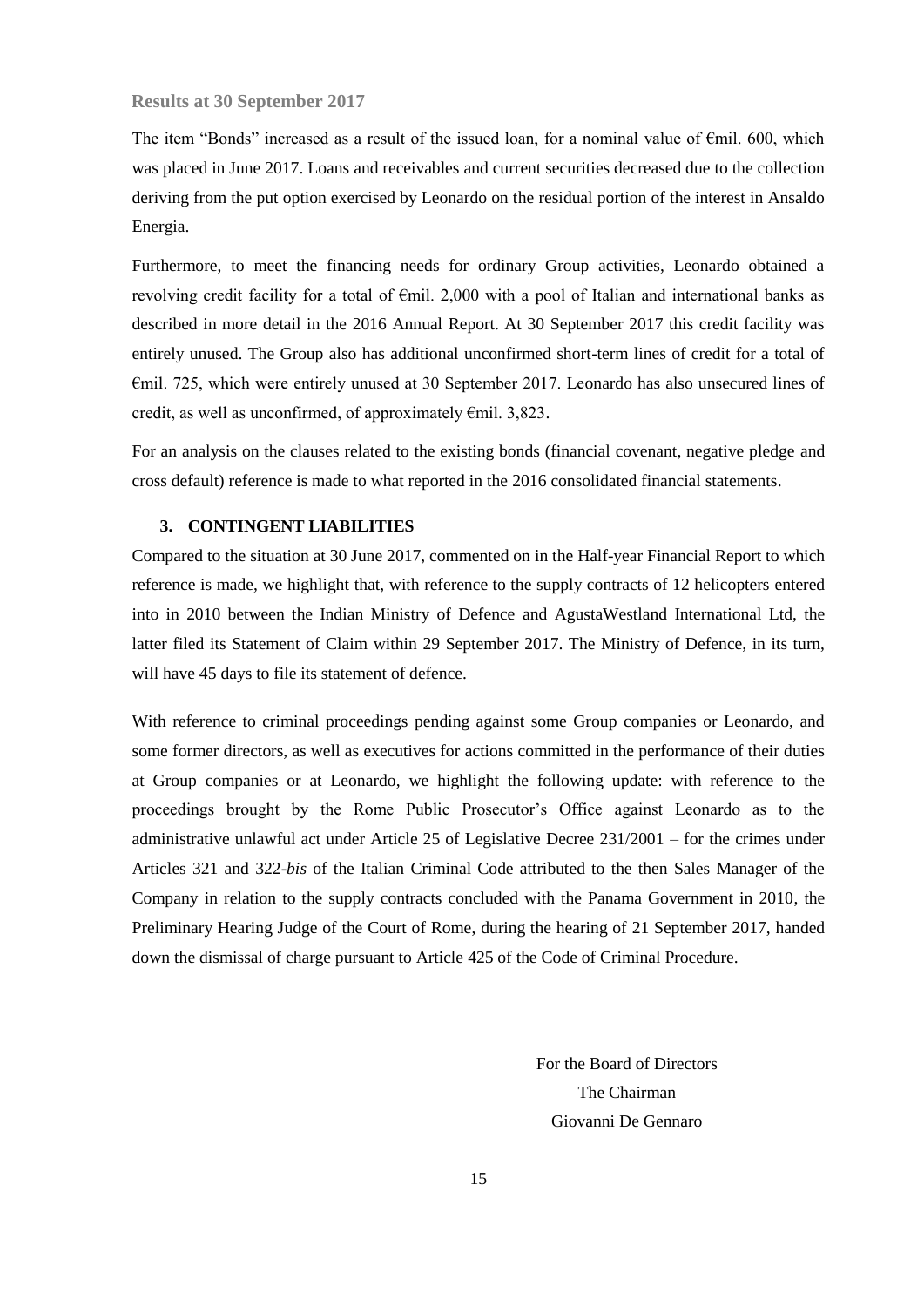## <span id="page-15-0"></span>**Annex 1: Scope of consolidation**

Below are the changes in the scope of consolidation at 30 September 2017 in comparison with 30 September 2016:

| <b>COMPANY</b>                                      | <b>EVENT</b>                         | <b>MONTH</b>  |
|-----------------------------------------------------|--------------------------------------|---------------|
| Companies which entered the scope of consolidation: |                                      |               |
| Sistemi Dinamici Spa                                | change of consolidation method       | December 2016 |
| Partech Systems PTY LTD                             | purchase                             | March 2017    |
| Gruppo Daylight                                     | purchase                             | June 2017     |
| Companies which left the scope of consolidation:    |                                      |               |
| SELES ES Electro Optics (Overseas) Ltd              | deconsolidated                       | October 2016  |
| Sirio Panel Inc.                                    | deconsolidated                       | October 2016  |
| AgustaWestland Espana SL (in liq.)                  | deconsolidated                       | October 2016  |
| <b>AgustaWestland Properties Ltd</b>                | deconsolidated                       | November 2016 |
| Superjet International Spa                          | amendment to shareholders' agreement | December 2016 |
| Joint Stock Company Sukhoi Civil Aircraft           | sold                                 | December 2016 |
| <b>Ed Contact Srl</b>                               | sold                                 | February 2017 |
| Electron Italia Srl                                 | sold                                 | March 2017    |
| Wing Ned BV.                                        | sold                                 | March 2017    |
| Eurofighter International Ltd (in liq.)             | deconsolidated                       | May 2017      |
| Telespazio Hungary Satellite Telecommunications Ltd | deconsolidated                       | June 2017     |
| $(in$ lig.)                                         |                                      |               |
| <b>Merged companies:</b>                            | <b>Merging company:</b>              |               |
| Sirio Panel SpA                                     | Leonardo SpA                         | January 2017  |
| Companies which changed their name:                 | New name:                            |               |
| SELEX Systems Integration Ltd                       | <b>SELEX ES Ltd</b>                  | October 2016  |
| <b>SELEX Pension Scheme (Trustee) Limited</b>       | Leonardo Electronics Pension Scheme  | December 2016 |
|                                                     | (Trustee) Limited                    |               |
| AgustaWestland UK Pension Scheme (Trustee)          | Leonardo Helicopters Pension Scheme  | January 2017  |
| Limited                                             | (Trustee) Limited                    |               |
| Alenia Aermacchi North America Inc.                 | Leonardo US Aircraft Inc.            | March 2017    |

Limited Alenia Aermacchi North America Inc. Leonardo US Aircraft Inc. March 2017 Meccanica Holdings USA Inc.<br>
Eeonardo US Holding Inc.<br>
March 2017<br>
March 2017<br>
March 2017<br>
March 2017 Finmeccanica Do Brasil LTDA DRS Technologes Inc Leonardo DRS Inc July 2017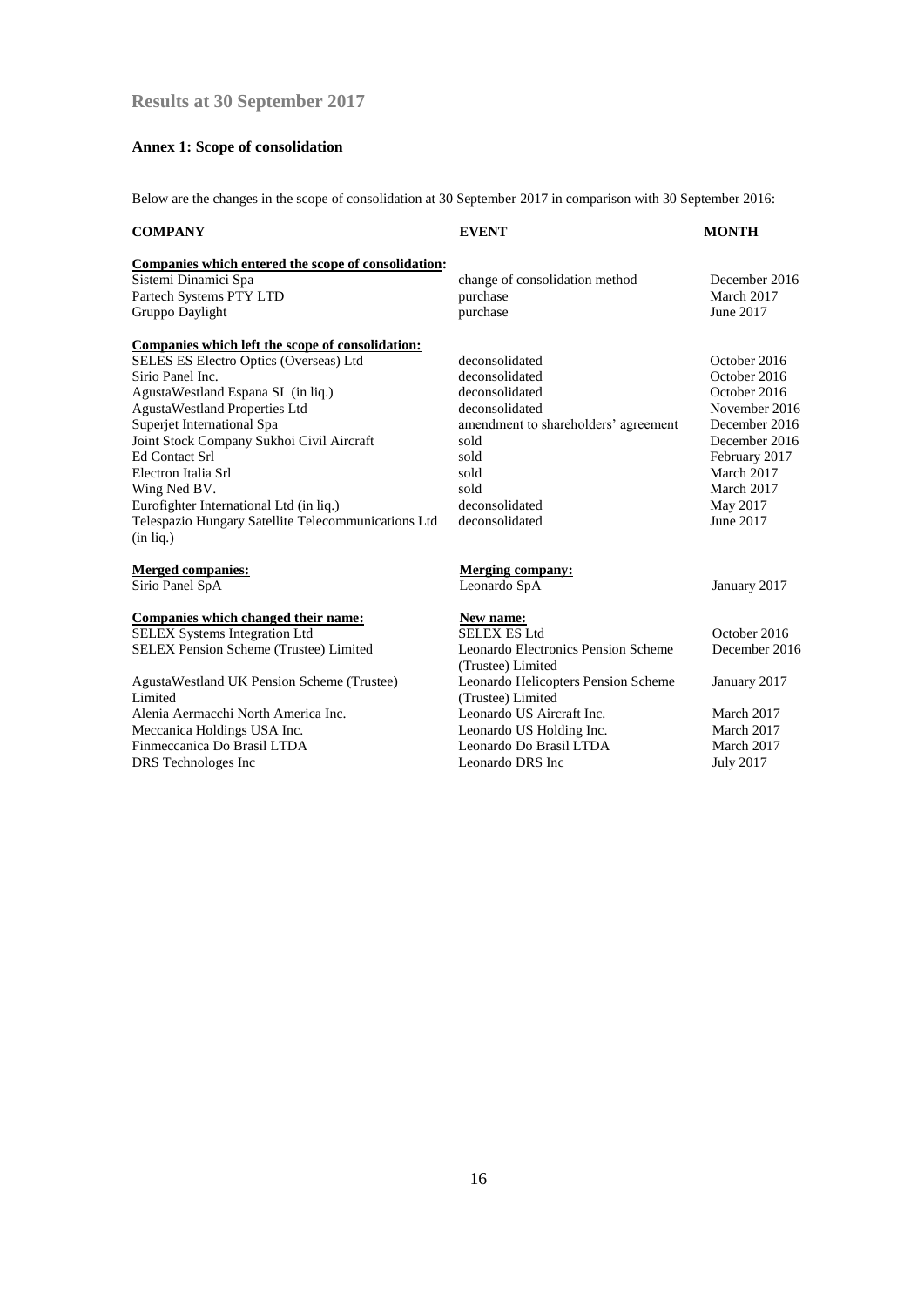#### <span id="page-16-0"></span>**Annex 2: "Non-GAAP" performance indicators**

Leonardo's Management assesses the Group's performance and that of its business segments based on a number of indicators that are not envisaged by the IFRSs. Specifically, EBITA is used as the primary indicator of profitability, since it allows us to analyse the Group's marginality by eliminating the impacts of the volatility associated with non-recurring items or items unrelated to ordinary operations.

As required by CESR/05-178b Recommendation, below is a description of the components of each of these indicators:

- **New orders:** this includes contracts signed with customers during the period that satisfy the contractual requirements for being recorded in the order book.
- **Order backlog**: this figure is the sum of the order backlog for the preceding period and new orders, less revenues during the reference period.
- **EBITDA**: this is given by EBITA, as defined below, before amortisation, depreciation and impairment losses (net of those relating to goodwill or classified among "non-recurring costs").
- **EBITA**: it is arrived at by eliminating from EBIT, as defined below, the following items:
	- any impairment in goodwill;
	- amortisation and impairment, if any, of the portion of the purchase price allocated to intangible assets as part of business combinations, as required by IFRS 3;
	- restructuring costs that are a part of defined and significant plans. This item includes personnel costs as well as any and all other costs deriving from the reorganisation (e.g. impairment of assets, costs for the closure of sites, relocation costs, etc.);
	- other exceptional costs or income, i.e. connected to particularly significant events that are not related to the ordinary performance of the business.

EBITA is then used to calculate return on sales (ROS) and return on investment (ROI).

A reconciliation of Income before tax and financial expense, EBIT and EBITA is shown below:

| ( $\epsilon$ millions)                                         | For the nine months ended 30<br><b>September</b> |      |  |  |
|----------------------------------------------------------------|--------------------------------------------------|------|--|--|
|                                                                | 2017                                             | 2016 |  |  |
| Income before tax and financial expenses                       | 437                                              | 479  |  |  |
| Equity-accounted strategic JVs                                 | 134                                              | 152  |  |  |
| <b>EBIT</b>                                                    | 571                                              | 631  |  |  |
| Amortisation of intangible assets acquired as part of business |                                                  |      |  |  |
| combinations                                                   | 72                                               | 72   |  |  |
| Restructuring costs                                            | 46                                               | 38   |  |  |
| Non-recurring (income) expense                                 | 14                                               |      |  |  |
| <b>EBITA</b>                                                   | 703                                              | 746  |  |  |

- **Return on Sales** (ROS): this is calculated as the ratio of EBITA to revenue.
- **EBIT**: this is obtained by adding to EBIT (defined as earnings before "financial income and expense", "share of profits (losses) of equity-accounted investees", "income taxes" and "result from discontinued operations") the Group's share of profit in the results of its strategic Joint Ventures (ATR, MBDA, Thales Alenia Space and Telespazio), reported in the "share of profits (losses) of equity-accounted investees".
- **Net Result before extraordinary transactions**: this is the Net Result before the result from discontinued operations and the effects of the extraordinary transactions (acquisitions and disposals). Below is the reconciliation: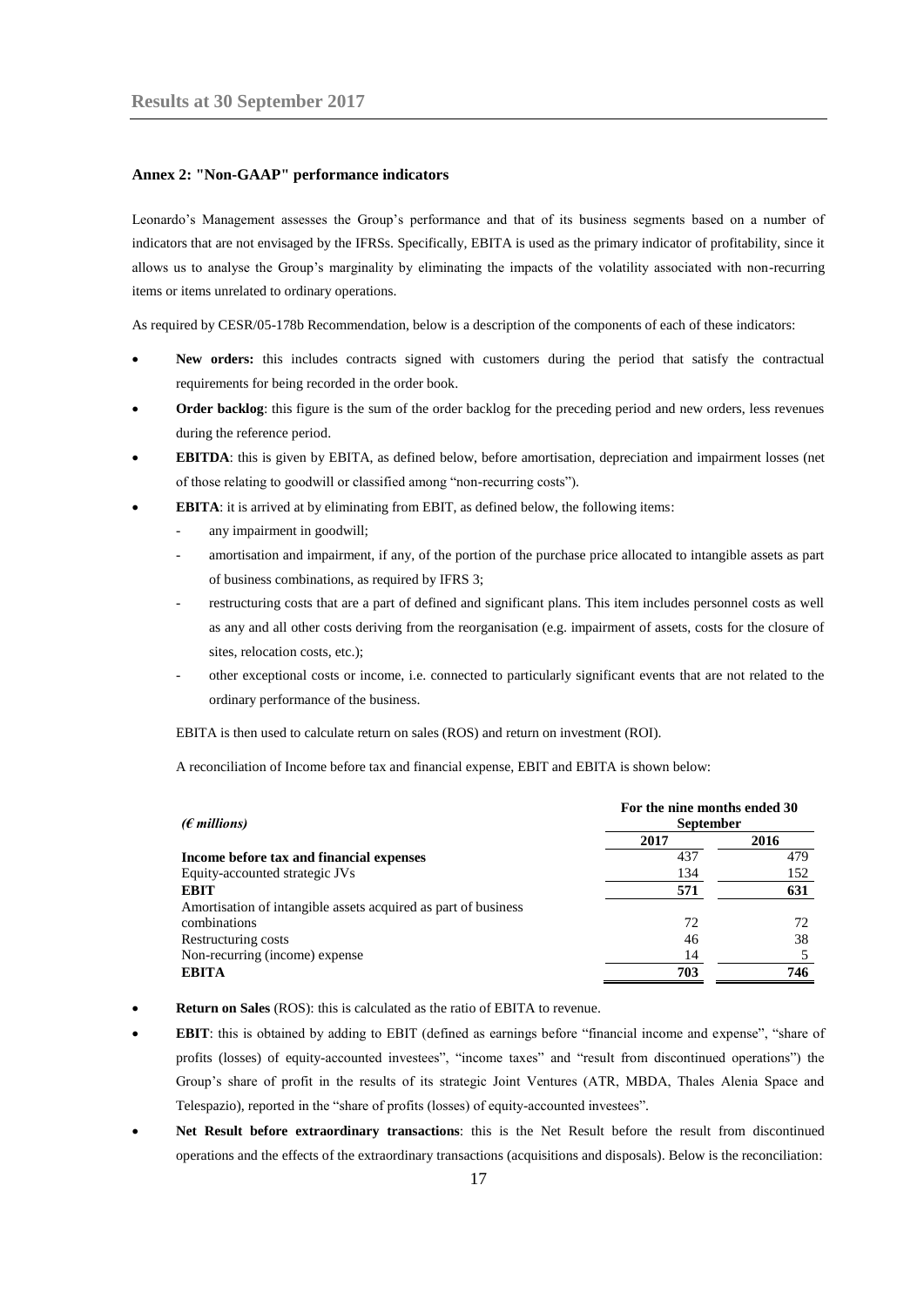| ( $\epsilon$ millions)                       | For the Nine months ended 30<br><b>September</b> |      |  |
|----------------------------------------------|--------------------------------------------------|------|--|
|                                              | 2017                                             | 2016 |  |
| Net result                                   | 272                                              | 353  |  |
| Effect of extraordinary transactions         | $\overline{\phantom{0}}$                         | (10) |  |
| Net result before extraordinary transactions | 272                                              | 343  |  |

 **Group Net Debt**: this includes cash, financial receivables and current securities, net of (current and non-current) loans and borrowings and of the fair value of derivatives covering financial debt items, as well as the main noncurrent receivables. In particular, the Group Net Debt included the financial receivable (backed by bank guarantees) from SuperJet – that starting from 31 December 2016 was recorded within non-current receivables– which will be repaid in 4 years based on the arrangements for the rescheduling of the Group's participation in this programme. This indicator also includes, for 31 December 2016, the measurement of the residual interest in Ansaldo Energia – of the put & call rights. In July 2017, Leonardo exercised such option with the following collection of  $\epsilon$ mil. 144 from CDP Equity. Starting from 31 December 2016 the remaining portion has been classified among current assets considering that the expiry date is nearing. The reconciliation with the net financial position required by the Consob communication no. DEM/6064293 of 28 July 2006 is provided below:

|                                                                    | 30 September<br>2017 | 31 December<br>2016 |
|--------------------------------------------------------------------|----------------------|---------------------|
| Net financial debt com. CONSOB no. DEM/6064293                     | 4.072                | 3,013               |
| Fair value of the residual portion in portfolio of Ansaldo Energia |                      | (138)               |
| Hedging derivatives in respect of debt items                       | (10)                 | 35                  |
| Non current financial receivables from Superjet                    | (58)                 | (65)                |
| Group net debt (KPI)                                               | 4.004                | 2.845               |

Below is the financial information required under CONSOB communication DEM/6064293 of 28 July 2006:

|                                                     | 30 September<br>2017 | of which<br>with related<br>parties | 31 December<br>2016 | of which<br>with related<br>parties |
|-----------------------------------------------------|----------------------|-------------------------------------|---------------------|-------------------------------------|
| Liquidity                                           | (1,574)              |                                     | (2,167)             |                                     |
| <b>Current loans and receivables</b>                | (134)                | (86)                                | (98)                | (40)                                |
| Current bank loans and borrowings                   | 96                   |                                     | 59                  |                                     |
| Current portion of non-current loans and borrowings | 644                  |                                     | 638                 |                                     |
| Other current loans and borrowings                  | 651                  | 579                                 | 570                 | 502                                 |
| <b>Current financial debt</b>                       | 1,391                |                                     | 1,267               |                                     |
| Net current financial debt (funds)                  | (317)                |                                     | (998)               |                                     |
| Non-current bank loans and borrowings               | 187                  |                                     | 238                 |                                     |
| Bonds issued                                        | 4,172                |                                     | 3,737               |                                     |
| Other non-current loans and borrowings              | 30                   |                                     | 36                  |                                     |
| Non-current financial debt                          | 4,389                |                                     | 4,011               |                                     |
| <b>Net financial debt</b>                           | 4.072                |                                     | 3,013               |                                     |

- **Free Operating Cash-Flow (FOCF**): this is the sum of the cash flows generated by (used in) operating activities (excluding the changes in the Group Net Debt), the cash flows generated by (used in) ordinary investing activities (investment and divestment of intangible assets, property, plant and equipment, and equity investments, net of cash flows from the purchase or sale of equity investments that, due to their nature or significance, are considered "strategic investments") and dividends. The calculation of FOCF is presented in the reclassified statement of cash flows shown in the section "Group results and financial position".
- **Return on Investments (ROI)***:* this is calculated as the ratio of EBITA to the average net capital invested in the two comparative periods.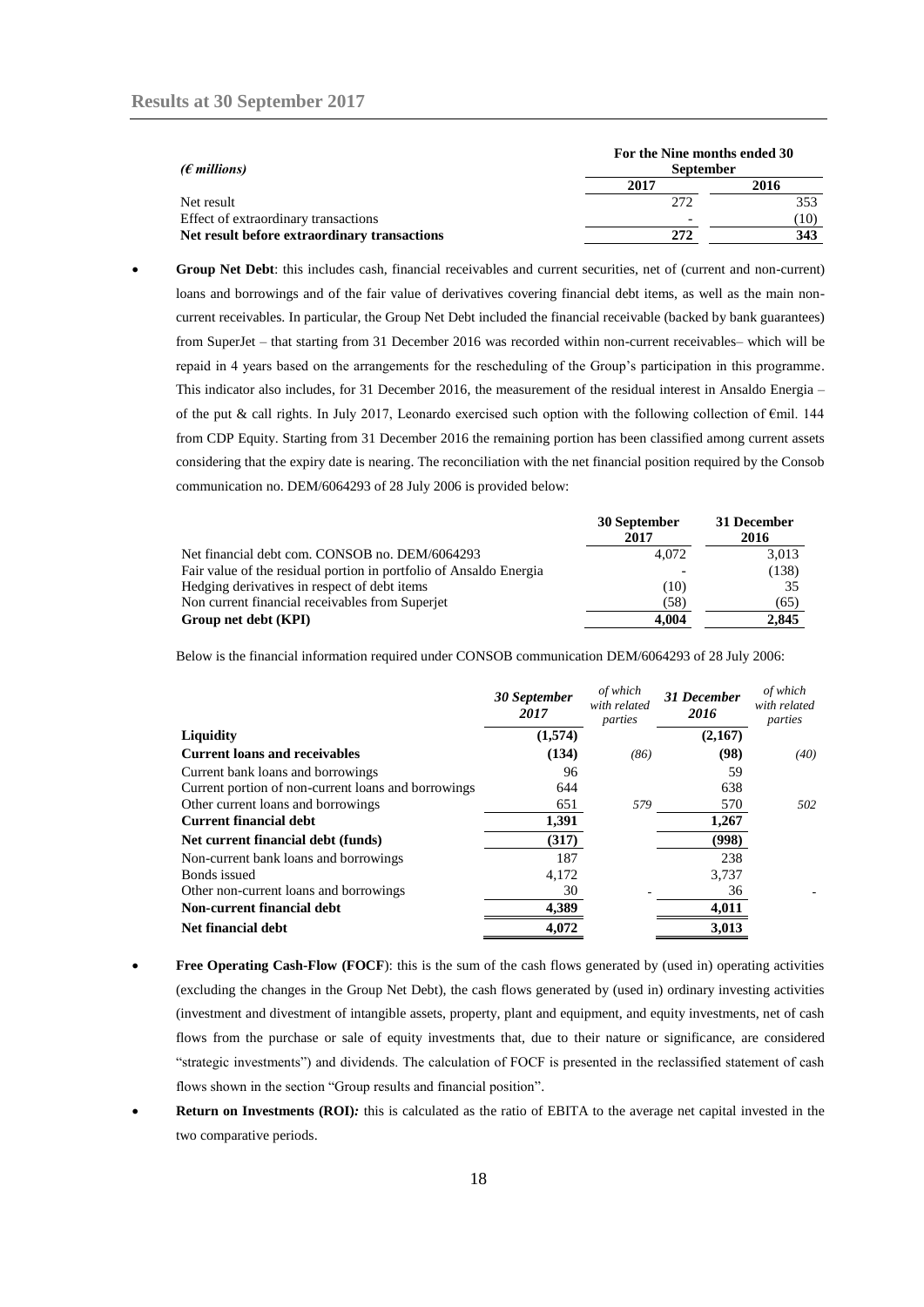- **Return on Equity (ROE)***:* this is calculated as the ratio of the Net Result before extraordinary transactions for the financial period to the average value of equity in the two comparative periods.
- **Workforce:** the number of employees recorded in the register on the last day of the period.